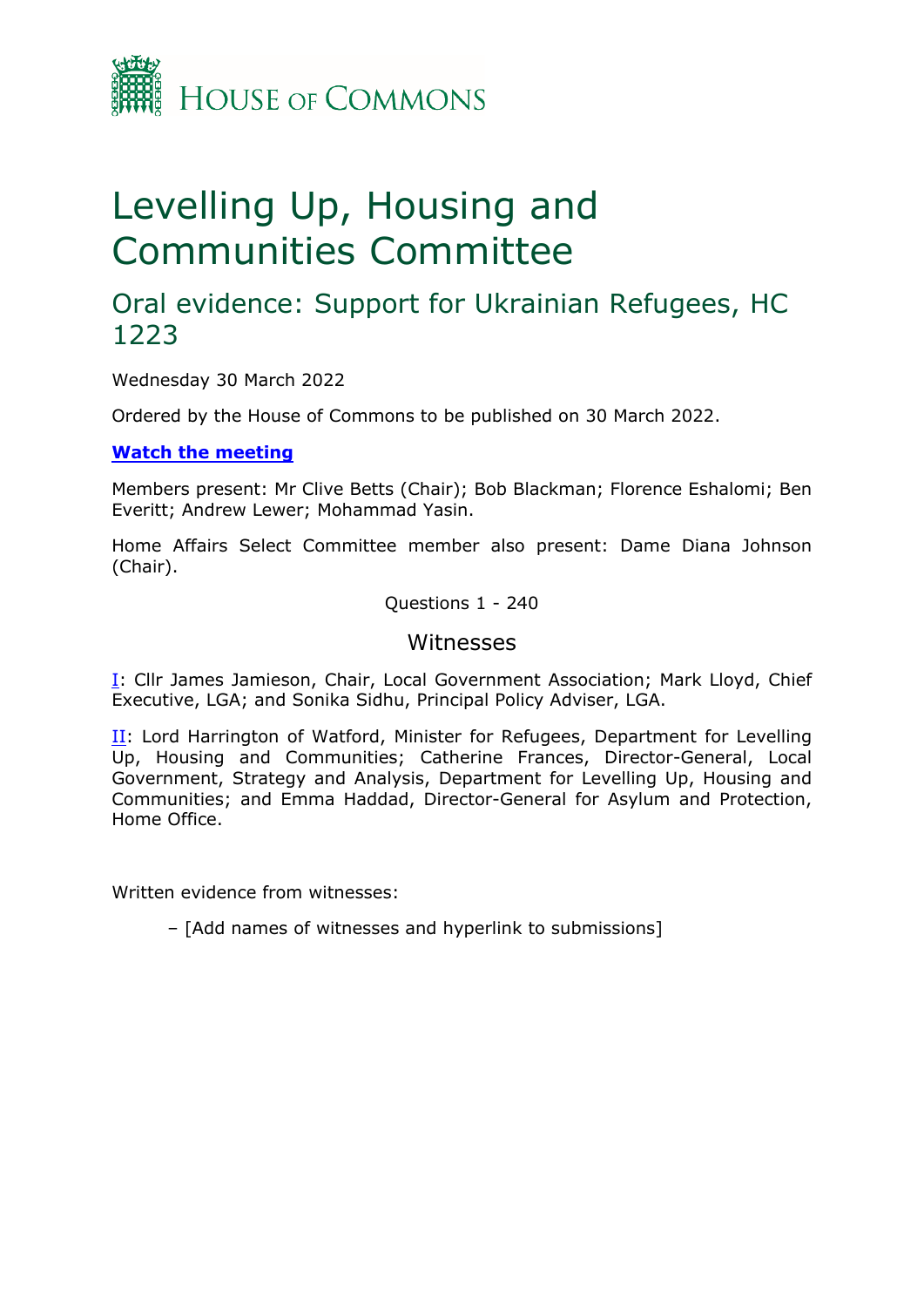

## <span id="page-1-0"></span>Examination of witnesses

Witnesses: James Jamieson, Mark Lloyd and Sonika Sidhu.

**Chair:** Welcome, everyone, to this morning's session of the Levelling Up, Housing and Communities Select Committee. It is an important session as we are going to be looking at the issue of refugees coming from Ukraine, at how they get visas at one end, and then at the services in particular that are offered to them once they get here and the challenges posed to local authorities in dealing with that situation. Before we come to our first panel, I ask members of the Committee to put on record any particular interests they may have that are relevant to this inquiry. I am a vice-president of the Local Government Association.

**Mohammad Yasin:** I am a member of the Bedford town deal board.

**Chair:** Welcome, Diana Johnson, Chair of the Home Affairs Select Committee, who is guesting with us this morning.

**Dame Diana Johnson:** I am a vice-president of the Local Government Association as well.

**Florence Eshalomi:** I am also a vice-president of the LGA.

**Bob Blackman:** I am a vice-president of the LGA and employ a councillor in my office.

**Andrew Lewer:** I am a vice-president of the LGA as well.

Q161 **Chair:** There are quite a lot of vice-presidents of the LGA, so our first panel this morning will feel at home. Would you please introduce yourselves?

*James Jamieson:* I am Councillor James Jamieson. I am chair of the Local Government Association and a councillor for Central Bedfordshire Council.

*Mark Lloyd:* I am Mark Lloyd, chief executive of the Local Government Association.

*Sonika Sidhu:* I am Sonika Sidhu. I am a principal policy adviser at the Local Government Association.

Q162 **Chair:** Thank you very much for coming. We all recognise the important role that local authorities have to play in the settlement of refugees when they come over to this country. First, I have a pretty obvious question to you, as representatives of councils up and down the country. The Government have promised guidance about the Homes for Ukraine scheme and, indeed, how refugees who come as part of the family scheme should be provided with services. You have had some guidance and more has been promised. What are the areas that you are currently waiting for guidance on, where you feel it is still difficult and challenging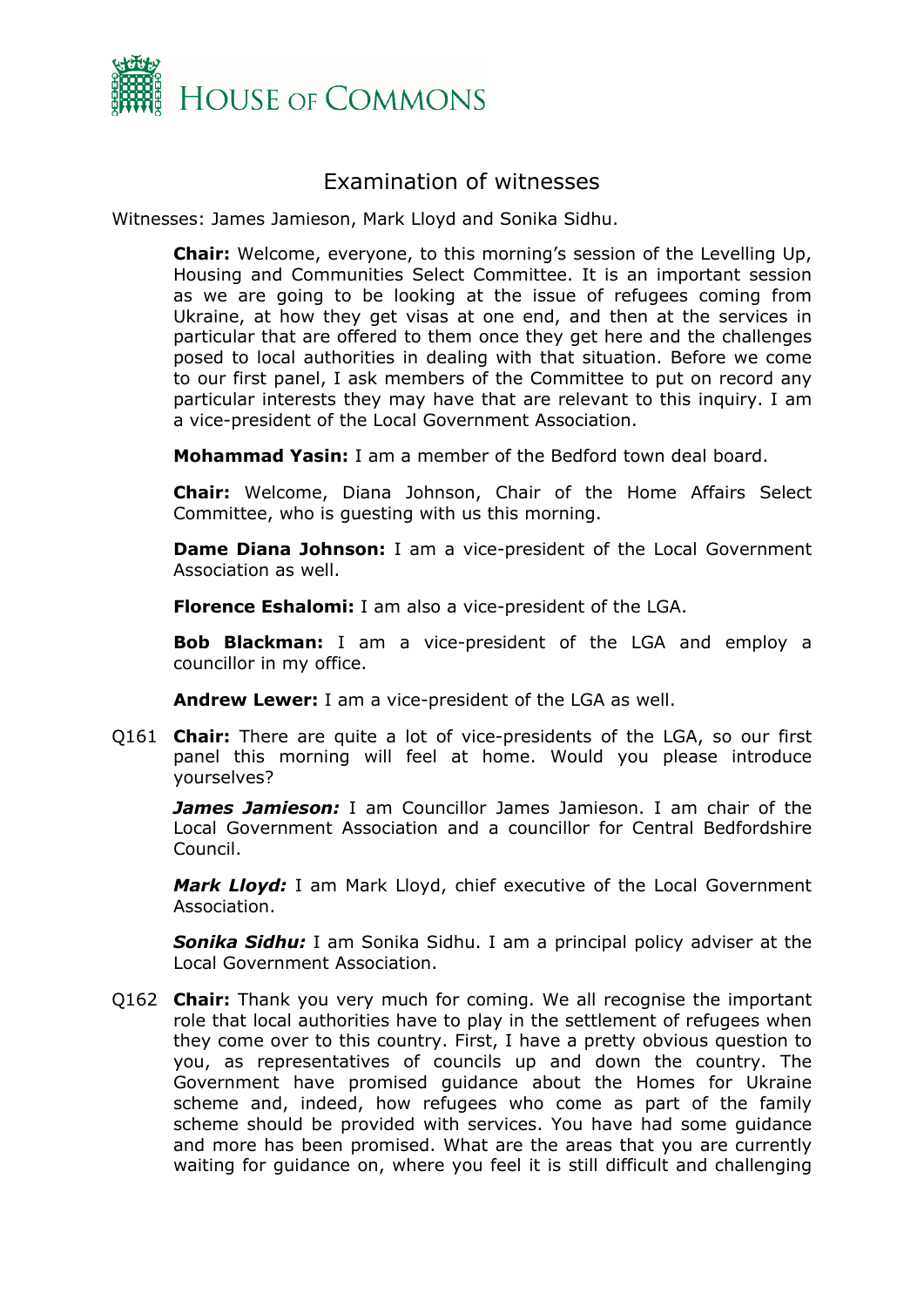

because you do not have what you need?

*James Jamieson:* If I could step back a little bit, we all recognise the tremendous humanitarian crisis and the really difficult situation faced by millions of Ukrainians, both within and outside the country. Our heartfelt sympathy is with all of them. Much of this scheme needs to be seen in that context.

When you talk about the guidance and the scheme, I would first step back and say that we already have an existing scheme for refugees that is, frankly, at breaking point. Therefore, we are very pleased that the Government have gone for, in effect, a parallel and different scheme. If we had not done that, they would be waiting on the borders of Ukraine for the next three or four months. It is important that this is a new scheme.

With a new scheme, where we are dealing with millions of people, we recognise the need for speed, which means maybe we do not quite have perfection and everything we want. The Local Government Association and councils will do all they can to support and house as many people as possible in as best a position as possible, but I put a caveat on that. If we are going to house as many as possible, we may not do it in a way that we would all like to do in a perfect world, if we had an eternity to do it in, because we do not. That involves compromises and we all need to recognise that up front.

When you talk about quidance, we have had talks around a light-touch regime and one where we emphasise getting people out of a very dangerous situation. There is a recognition that light touch may mean some risks, more than we would normally like, but we seek to minimise those. Therefore, guidance needs to be very clear about where that lays responsibilities.

We have two concerns here. We do not have perfect guidance. It is not reasonable to expect perfect guidance and it will be an evolving guidance. One of the key principles, and it is one that we have a worry about, is where legal responsibility lies. I can quote a line from the existing guidance. Safeguarding checks: "Councils have a statutory duty to promote the welfare of adults and children at risk". That is starting with a guidance that implies we are going to have to do everything we normally do to make sure we are absolutely to the same standard as normal. That is not compatible with a light-touch, fast regime.

We would really ask for clarity that we take a reasonable approach and that, therefore, the Government give us legal cover for when it does not quite go right. We need a bit of honesty between us all here. Something will go wrong, but the risks that people face in the UK will be far less than those they are facing in Ukraine. Therefore, getting them here quickly, with a measurable, limited amount of risk is better. We need legal cover for that. That is the first point I would make on guidance.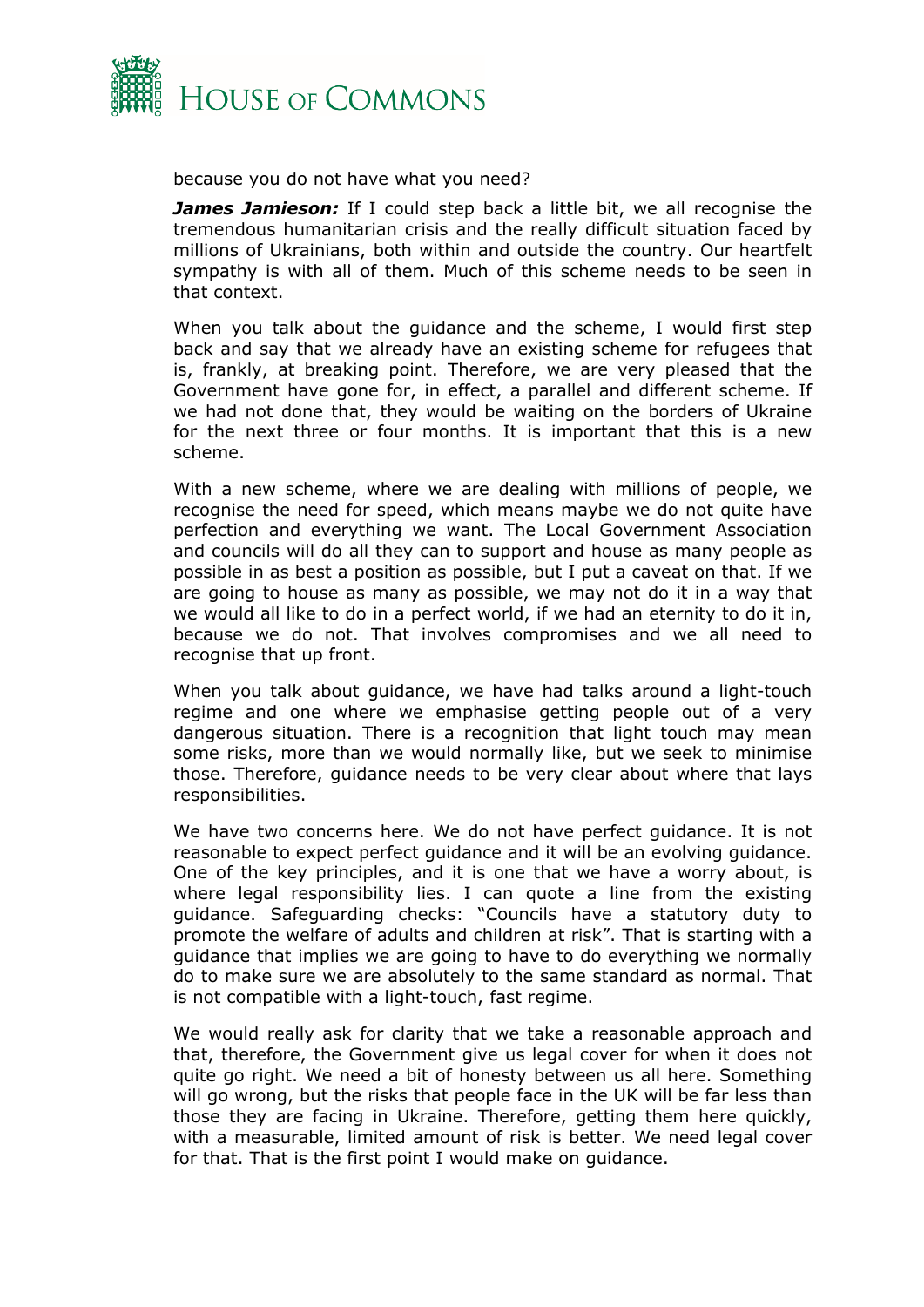

Secondly, we can clarify the guidance, the responsibilities of councils and who does what, but that will be an evolving situation and we would like that. We are keen to work with and we are working with Government on that.

**Chair:** That is regular contact and dialogue.

#### *James Jamieson:* Yes.

Q163 **Dame Diana Johnson:** Good morning. I want to ask about when the Home Office started to have a conversation with you about its plans. At the Home Affairs Select Committee, a Minister said that the Home Office had started in January to prepare for what might be happening in Ukraine. I wondered when it started having conversations with the LGA.

*Mark Lloyd:* It is at the point the conflict started that we had the first serious conversation with local government about shaping a response to the humanitarian crisis as it presents. Since then, we have had daily, if not hourly, conversations with officials about the various options that are available. There was guidance published for councils—I think it was on 18 March, if memory serves me rightly. We are hoping for updated guidance later this week.

I can report that the Department for Levelling Up, Housing and Communities has been consulting with the LGA and a select group of chief executives about the content of that guidance, so that we can offer constructive criticism and highlight the kinds of issues that Councillor Jamieson has mentioned that need to be addressed in the next iteration of the guidance.

Q164 **Dame Diana Johnson:** I also want to ask about data sharing. It is really important that councils know who is coming to their area. Could you explain to me the process of the data sharing? Is there real-time data sharing? When applications are made and granted for visas, are local authorities informed at that point, either under the Ukrainian family visa scheme or with the Homes for Ukraine?

*James Jamieson:* Can I take a step back on data, because it is a much wider question than just the specific matching question? Data is fundamentally important. Getting data to councils as soon as that data is reasonably available is really important. We would like perfect data, but, as I said earlier, let us deal with the real world.

First, we are not getting any data, as far as I am aware, on the family scheme. That is a significant issue and I will come to that in a moment. There are significant numbers and most of the people who are coming at the moment are through the family scheme. Obviously we are seeing sponsors coming through as well.

Secondly, we are not getting any information on people who have volunteered to sponsor people, so we are not able to get ahead of the game. We are getting data reasonably timely on where the matching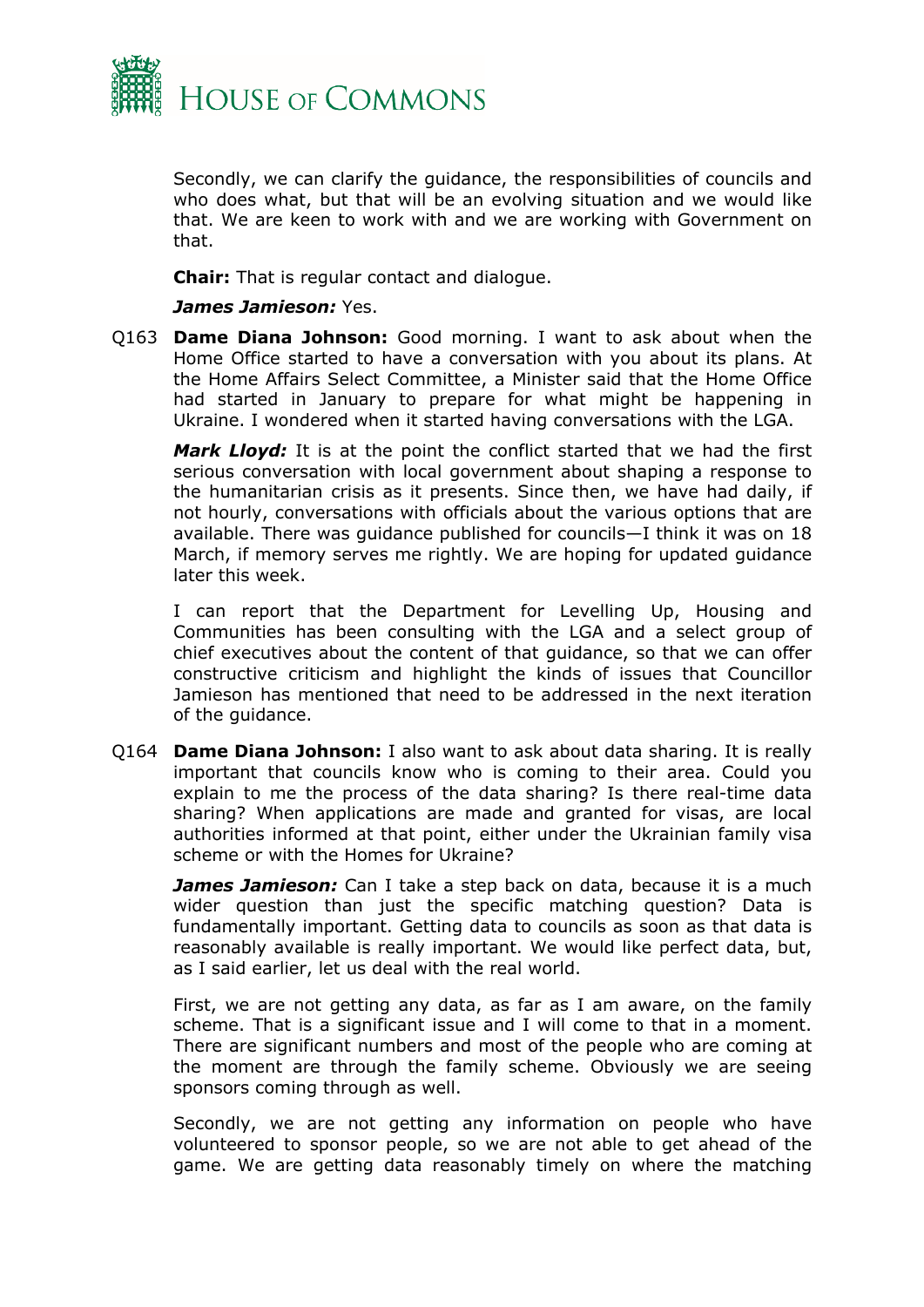

scheme has taken place, but that data, if I am generous, needs cleaning, because there is some duplication and whatever. It is also missing details. It is very clear that dealing with a mother and two 10-year-old children is very different from dealing with a pregnant mother with a disabled child. We are not getting that contextual information on the families and that is really important when they come through.

Q165 **Ben Everitt:** James, good morning. This is really a follow-on from the information you have just given here. You mentioned that there are additional schemes. Obviously we have the Homes for Ukraine scheme. We have Ukrainians arriving through the other avenues as well, so the family scheme you mentioned, and then of course there are those who are arriving under the tourist visas and seasonal work visas or have existing visas extended.

Mark mentioned that there had been a lot of discussions with central Government. Has a clear set of guidance come from central Government as to how local authorities can support these individuals under the separate schemes, or has it all come as one set of guidance?

*James Jamieson:* At the moment, the guidance is essentially for the sponsor scheme. There is no guidance for the other schemes. It is a really important point, because these schemes all mix up. If you have a Ukrainian in your community, you want to support them. They may need English language teaching. They may need support with getting into work and all those things. The fact that they come from different schemes does not necessarily mean that they have different needs.

Combining these schemes or working together on these schemes is really important, particularly when the funding only happens for the sponsorship scheme. The data we are getting is only for the sponsorship scheme. For example, one of the big issues that we are all worried about is people presenting as homeless. The LGA did a survey last week of councils. We had 190 responses from councils with housing responsibilities, which is about two thirds of authorities. Of the 190, 57 said that they had already got people presenting as homeless.

If I look at that, that is 144 cases of homelessness, so 57 councils and 144 cases. I will make sure the data is correct and get it sent to you, but I will give it to you verbally. Of those, 44 were from the family scheme, 36 were from the sponsorship scheme and 64 were unknown or other. We believe that there is an element of people presenting as homeless because they are coming to Ireland and then, with the free movement, are able to come to the UK. That may be an element of the unknown.

Q166 **Ben Everitt:** You mentioned the funding. That is £10,500 per refugee, but it is only pegged to the Homes for Ukraine scheme. We are seeing these people who are presenting as homeless falling outside of that funding envelope.

*James Jamieson:* The 36 who are part of the sponsorship scheme clearly would be part of that envelope, but the others—whatever that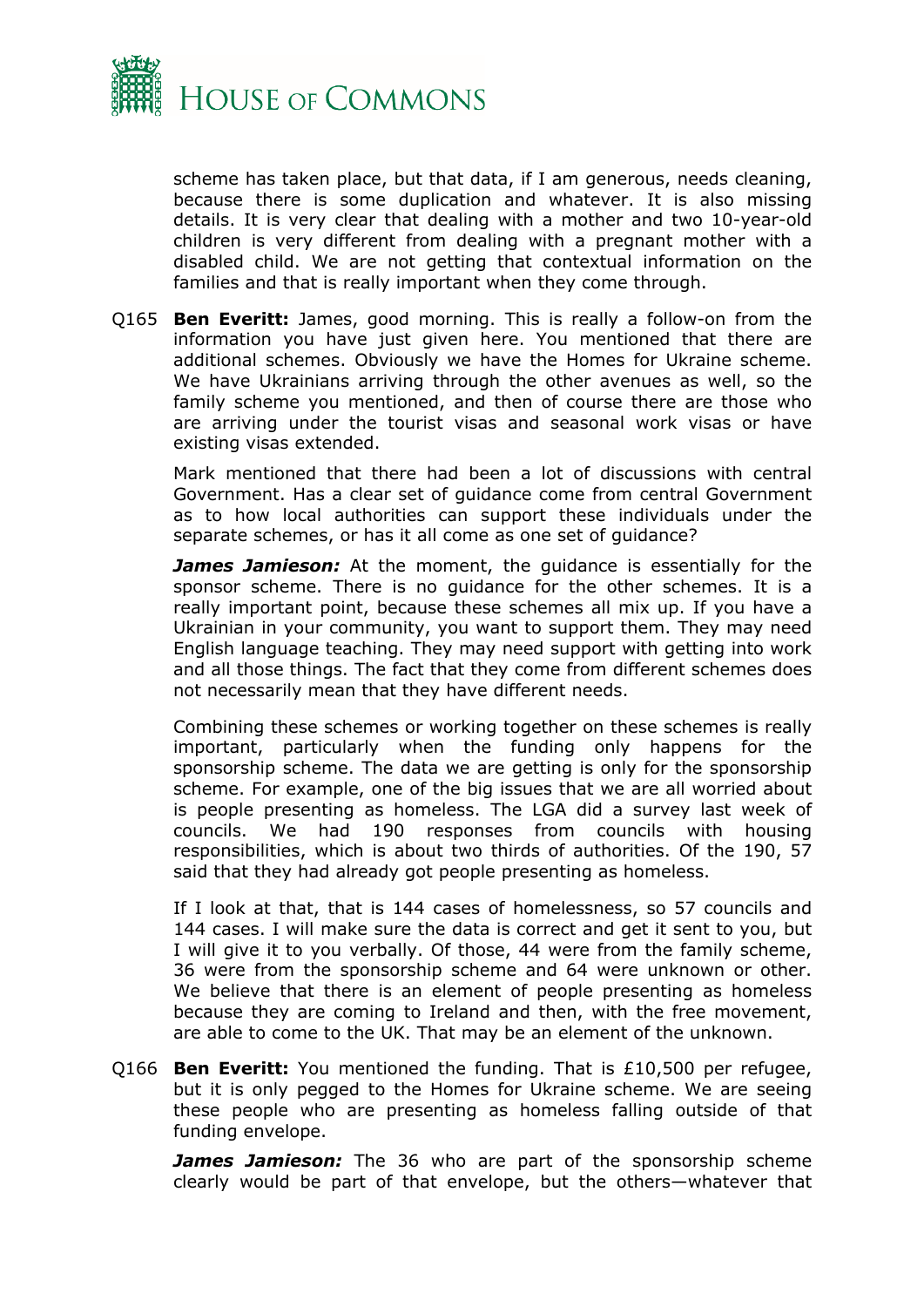

comes to, about 108—would be outside the scheme. Sorry, I got my numbers wrong: 36 were through the sponsorship scheme, so it would be 108 outside the scheme.

Q167 **Ben Everitt:** Have the Government indicated that there is any funding available for local authorities to provide services to Ukrainians beyond the family scheme?

*James Jamieson:* We are working on it.

*Mark Lloyd:* That is right. We are working on it. The answer at the moment is that councils have statutory responsibilities and our Ukrainian new arrivals have access to public services. The expectation is that councils respond.

To add one more stat to Councillor Jamieson's answer, of the 57 councils that have had homelessness presentations, there are 62 families that we have put into temporary accommodation already at council level, just to give you the rounded picture.

If I may take the opportunity to say this, we are focusing on the response to the Ukrainian crisis, which comes on the back of the Afghan response, the Hong Kong response and the wider asylum system that we are operating. As Councillor Jamieson said, it is at breaking point. We are in dialogue with officials at the Home Office about how we reshape the overall scheme. We are hopeful of announcements soon that would put more emphasis on councils and regional strategic migration partnerships to do some of the dispersal and ensure that we can respond across the whole country, rather than in just a relatively small number of communities.

*James Jamieson:* On that score, we still have some 12,000 or so Afghan refugees in hotels. There is not enough housing. One reason we are so keen on the data around people who are volunteering to sponsor is that, if we are able to have that data, we might be able to—it would take time, cost and all that—actually check out that housing and those people before the matching process. That would give us several advantages.

First, you are less likely to have a breakdown because you know the accommodation is there and it is suitable, so people do not turn up and find the accommodation unsuitable, and hence have breakdown. Secondly, as Mark was saying, in the second phase we could then look at a matching process in which, instead of discharging to temporary accommodation, we might be able to use all those great people who are coming forward to offer their accommodation in order to meet some of those needs and eventually, potentially, also for the Afghan and other schemes.

Getting the information on people who are willing to sponsor housing would be really useful, but it will take resource. We are talking about 200,000 people who have offered their housing. Getting round and checking all those out takes a lot of time and effort.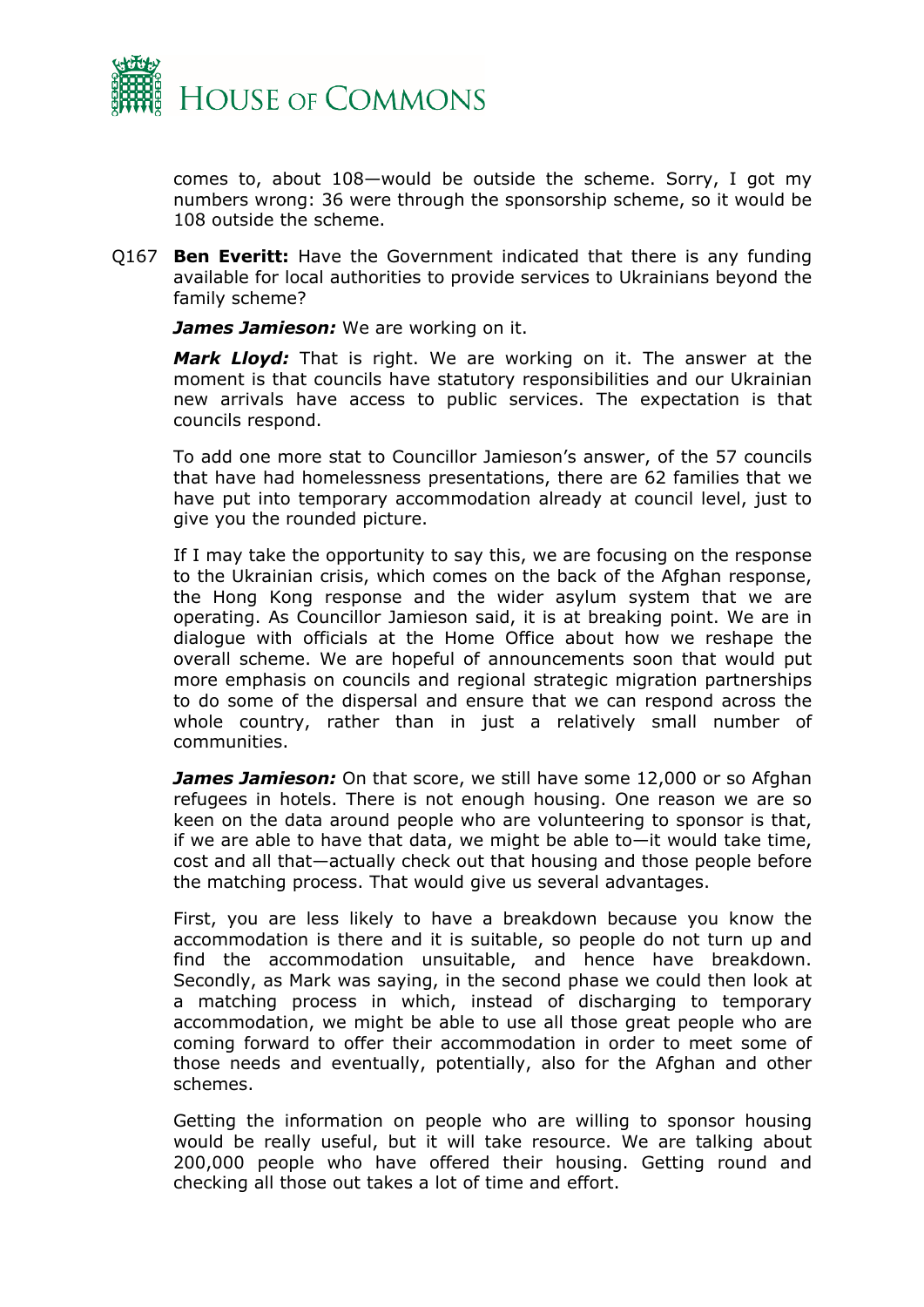

**Chair:** We will certainly raise the issue of funding with Lord Harrington when he comes. I am pretty sure that at the Home Affairs Select Committee he said that the funding was going to be available to people who came on the family scheme as well, so what we were promised is clearly not happening in practice.

Q168 **Bob Blackman:** The people arriving are going to be traumatised. They have been through horrendous experiences and they will be very vulnerable. Clearly there is then a need to provide wrap-around services as well from the local authority, not just housing. How confident are you that there is that wrap-around service assistance available to help these people in terrible need?

*James Jamieson:* Local government has a tremendous track record of supporting people in their communities. We are going to do all we can to provide the necessary support. We also need the support of our partners and the voluntary and third sector. It is a good point. I am very concerned that people are potentially traumatised. They have mental health needs and so forth. It is really important that there is a clear guidance to the health sector that it needs to provide that support. In particular, it should not expect councils to fund that support.

It is very clear that the £10,500 is there for all the things that we need to do, such as integrating, English language skills, helping them into work or as part of society, and there is the potential homelessness cost to us. It is important that the health service steps up on that.

Q169 **Bob Blackman:** Has that conversation been going on with the health service at a local level? Local level is the key. National politicians can make all these sorts of decisions, but locally is the crunch.

*James Jamieson:* I will let Mark answer on the local level. It would be very helpful if there was clear guidance that the health sector was expected to step up and fund all the health needs, including mental health needs, of these refugees.

*Mark Lloyd:* My honest response to your question is that there is not one answer. The answer varies across the country and that is for an important reason. The current asylum dispersal system has focused on particular geographical areas. There has been a willingness from our councils across the country, particularly the south-west, parts of the south-east and the east of England, to do more, but the way the current contracts that the Home Office places work has encouraged dispersal to particular communities. That has meant that those councils and their health colleagues have become very well versed in responding.

The sponsorship scheme of course is sponsor-led, which means we will have people arriving in communities that have not had the same experience of providing support historically. Under Councillor Jamieson's leadership, we have already set in train a sector-led support initiative to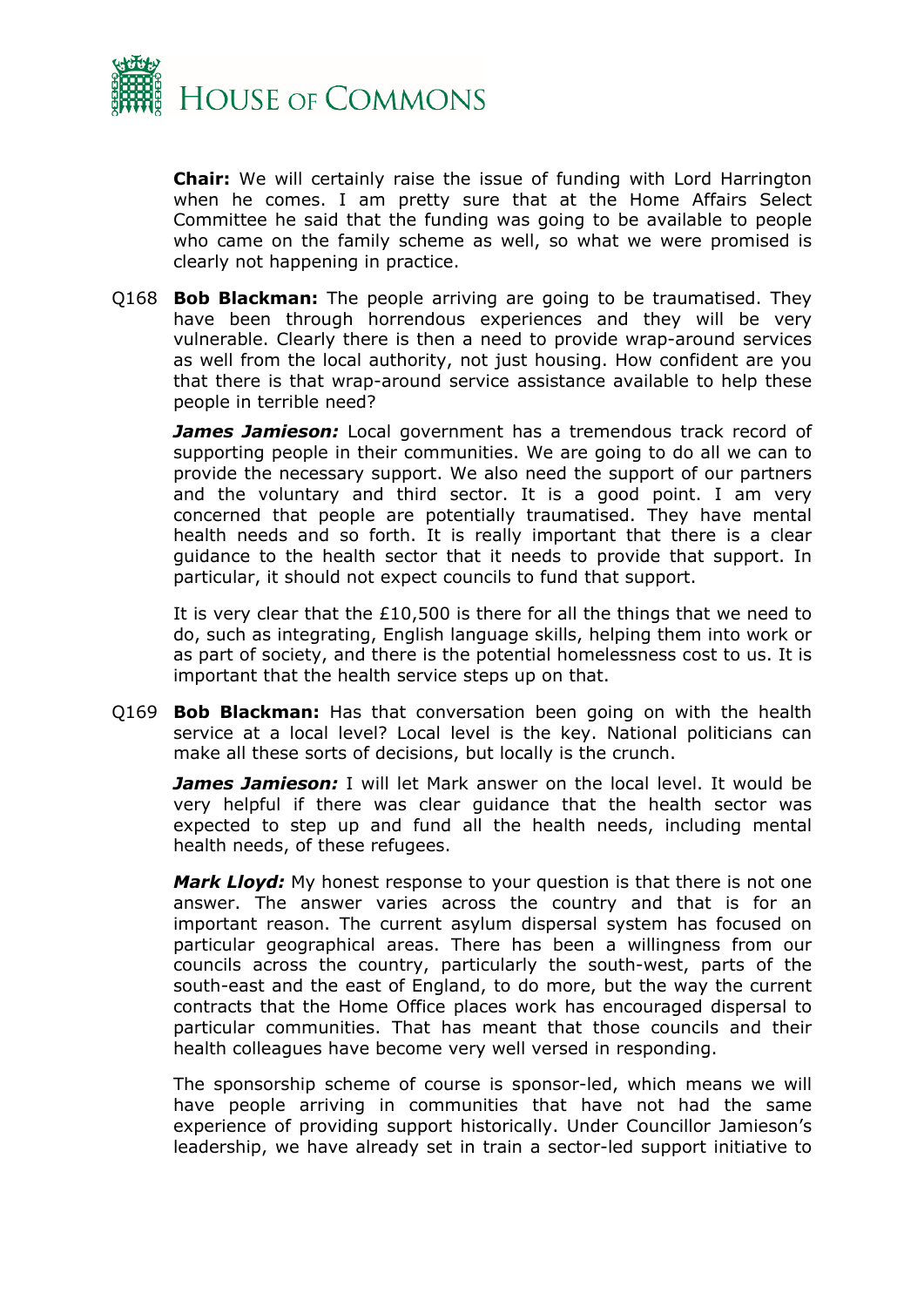

ensure that those councils that are not used to dealing with new arrivals are getting best practice and support from other areas in the country.

Q170 **Bob Blackman:** There is a natural reaction of people coming to this country who are refugees to go to areas where there are nationals of their own country, but that may not be the case. The family route is the one that is obvious, but then there are the other schemes and, as you rightly say, the generosity of British people to take people in. How prepared are those local authorities for potentially quite a large influx of people?

*James Jamieson:* This is a dynamic situation. Are we fully prepared on day one? No. We are dealing continuously, as councils, with vulnerable people for a whole variety of reasons. We have services in place. We work with our colleagues in other parts of the public sector. It is what we do, day in, day out. I cannot give you an absolute guarantee that we are 100% prepared, but this is what we do. It is our day job and we will deliver, because it is what local government does.

*Mark Lloyd:* As you have implied, certain communities already have Ukrainian populations. Really helpfully, through the Cabinet Secretary actually, they fast-tracked some ONS analysis of the most recent census data, so we have an up-to-date understanding of which communities are where. That has enabled councils to get themselves into a state of readiness.

Back to the point that Councillor Jamieson has made already, the sponsorship scheme is not led by the Ukrainian community in this country; it is the generosity of the British people. So we will have Ukrainians arriving anywhere in the country and we need to support those councils through that process.

*James Jamieson:* I will reiterate the point about data. If we knew where the sponsors were, we would have a heatmap to know who is going to need the most support in terms of the sponsorship scheme. We kind of have the heatmap for the family route. Having it for the sponsor route would be immensely helpful.

Q171 **Bob Blackman:** You mentioned at the beginning that you support the light-touch approach to this. One concern will be about the people coming forward to offer a place of safety. It is hoped that the vast majority of them are going to be people who genuinely wish to help and support, but there will be some who wish to exploit vulnerable people. I wonder if you have enough staff and training to do this check.

The other thing that has been communicated to me is the concern about people saying, "What am I taking on here for this length of time? Are these people severely traumatised? Do they speak English?" All sorts of concerns will be there, to make sure that not only the families accepting them have the ability to help, but also the local services are there to help them.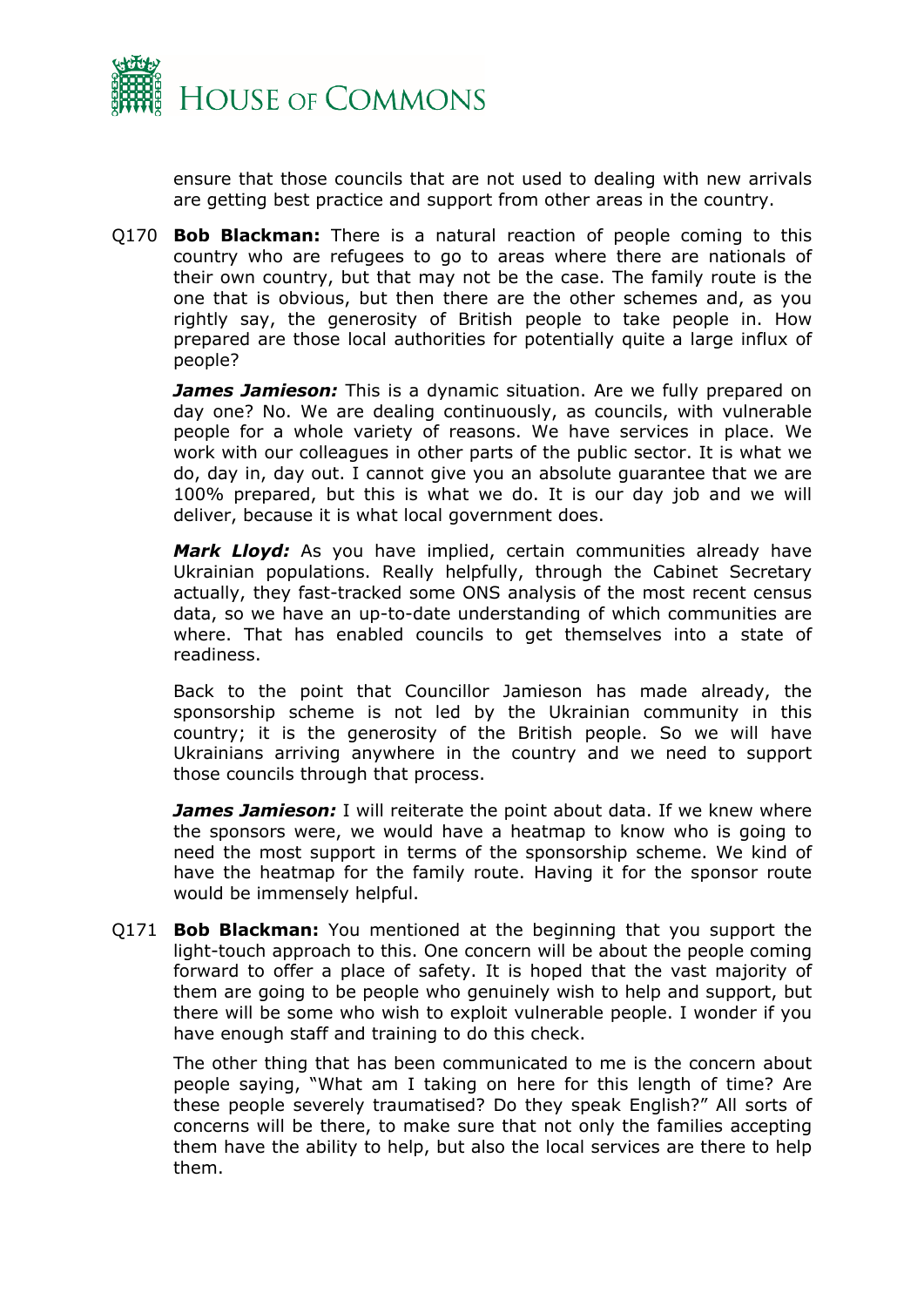

*James Jamieson:* I am going to keep repeating "data". Normally, I come here and I keep repeating "money", but today it is data. I will say "money" a few times in a moment, just to even it up. But a lot of it is data. If we knew who the sponsors were, if we were given the opportunity to check them out before the families came, clearly we then would know the accommodation. We would meet the people who were offering the accommodation. There would be that conversation.

If we have more data about the refugees—and I know collecting data is hard, but any idea about their needs, particularly traumatisation, disability and pregnancy—that would enable us hopefully to have fewer breakdowns. It also gives the councils an opportunity before they arrive to know at least what is coming in and, to some extent, balance it up. It is not going to be easy. I do not want to pretend that this is easy.

Q172 **Bob Blackman:** There is also the verification of the people making the offer of accommodation.

*James Jamieson:* Yes, and that is my point—if we have the sponsorship, the information and the funding to go there and check the accommodation out before somebody arrives. At the moment, my understanding is that the checks are being done after the visa has been issued, so there is not the time to do it. You may end up in a situation that somebody arrives and three days later you go, "Actually, this is not suitable accommodation," never mind not a suitable person.

Then there is the issue that you do the check three days later, and the family is happy and the Ukrainians are happy, but it does not tick every box. What do you do? Do you say, "This is not appropriate because you have mould in the bathroom," while the Ukrainians are saying, "It is a lot better than a tent in Poland"? We need to do a lot of work around that and that is why I say "light touch". The safeguarding is really important but, when it comes to property, do we need to do a full electric check and a full gas check? Do we do that for our own homes every year? You would do that if you were renting the accommodation.

Those are the sorts of issues around guidance that we need clarity on. The last thing I want is a family and a Ukrainian family who have been living happily for a fortnight, where everything is working out and they are going to the local school, and we say, "You do not have a smoke alarm in the living room, so they have to go." That would be ludicrous. Admittedly, you could put a smoke alarm in quite easily, but you know what I mean.

Q173 **Andrew Lewer:** Phase 1 of the Homes for Ukraine scheme is for individuals with known connections. What role can local authorities play in these later phases in the matching process?

*Mark Lloyd:* We absolutely understand the Government's ambition to work in the way that they have in order to allow us to act at scale and volume, and with urgency, in our response. In his response to other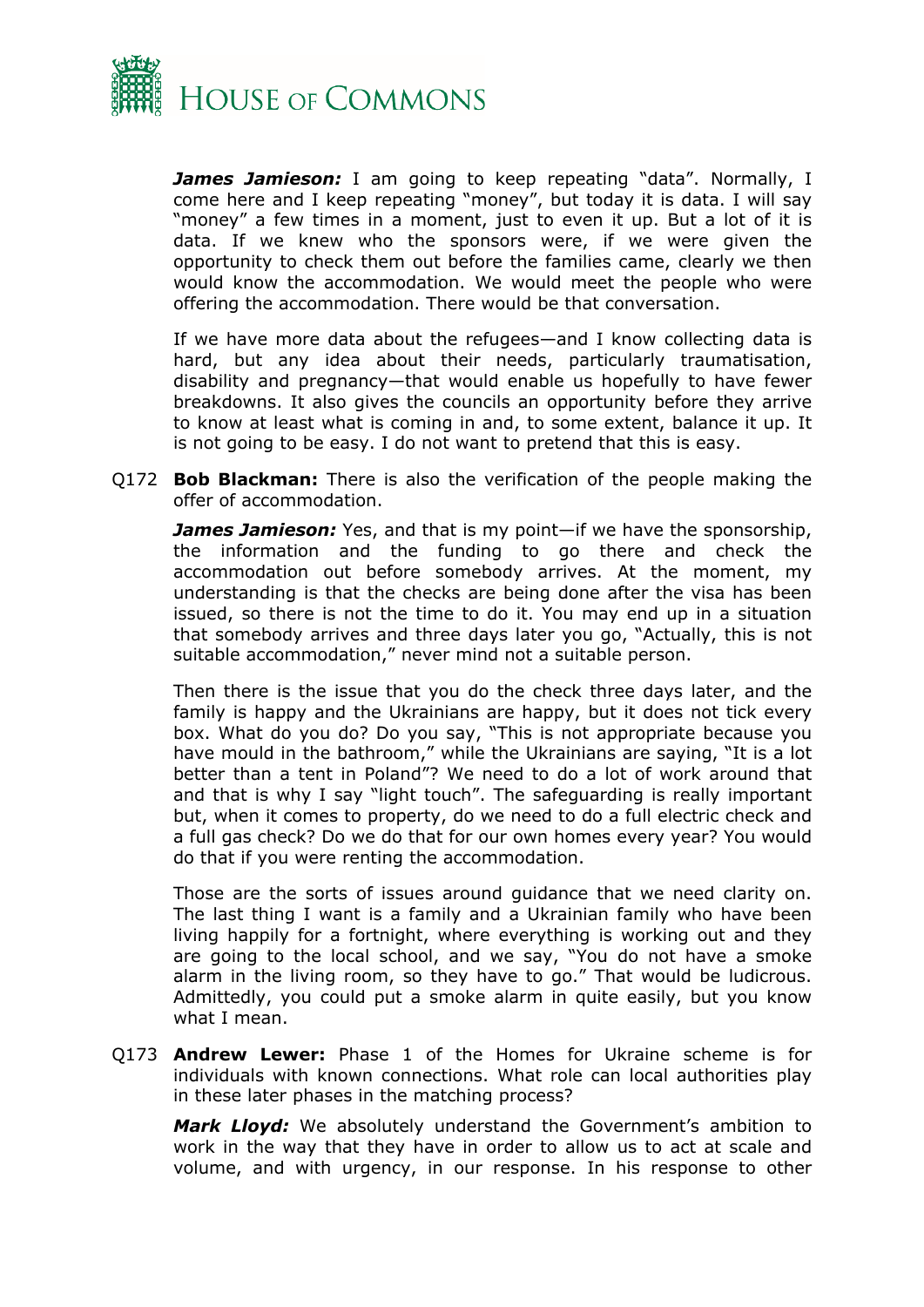

questions, Councillor Jamieson suggested that councils can actually smooth that matching process if we know the people who have made offers of sponsorship and we can work with them to clear the way for the arrival of people from Ukraine. There is a role for councils in there.

The unanswered question is, in the case of breakdown, whether councils have a role in rematching. There is a further question of course. The offer of sponsorship is for between six and 12 months, and we hope of course that it is as long as possible. At the point that that offer of sponsorship finishes, is there the potential for a new sponsorship? We do not know that.

Furthermore, if there is not an offer of a new sponsorship, a really critical issue that our members would never forgive us for not mentioning here is what the housing response is at that point from this country. We are already in a housing crisis—and I use the word "crisis" deliberately. We know now who is arriving. We will have a flow of people through. We know the end of the sponsorship period. What is our housing response? We need a proper conversation across all parts of Government about appropriate housing responses for the end of the sponsorship period.

**Andrew Lewer:** You raise some very important questions, which raising in this forum will assist with.

Q174 **Florence Eshalomi:** Sonika and Mark, in terms of the LGA working with councils up and down the country, you have highlighted some of the issues, including issues for the long term. What other long-term considerations do you feel that Government need to give for Ukrainians receiving sanctuary here?

*Sonika Sidhu:* One of the issues for us would be making sure, across the different schemes, as we have already said, that there is a longer-term view about how the broader situation around new arrivals is being dealt with, that everybody is being dealt with in an equitable manner and how we manage that across the system.

Q175 **Florence Eshalomi:** Are there any other concerns you would want to share with the Committee that maybe we could pass on to Ministers, from your point of view?

*James Jamieson:* Money is important. We have one year of funding at £10,500 for the sponsorship scheme. Particularly if the other parts of the public sector, such as health, step up, that is a reasonable amount, so long as we do not end up in a huge homelessness issue. We have no money—and I am very grateful that the Home Affairs Select Committee has been told that we are going to get it—for the family route. That would be tremendous.

There is nothing about years 2 and 3. I can recognise why you might not want to say that on day one. This is a fast-moving scheme, but it is something that needs to be addressed. That is very important about what happens in the longer term. Related to that is the housing issue that Mark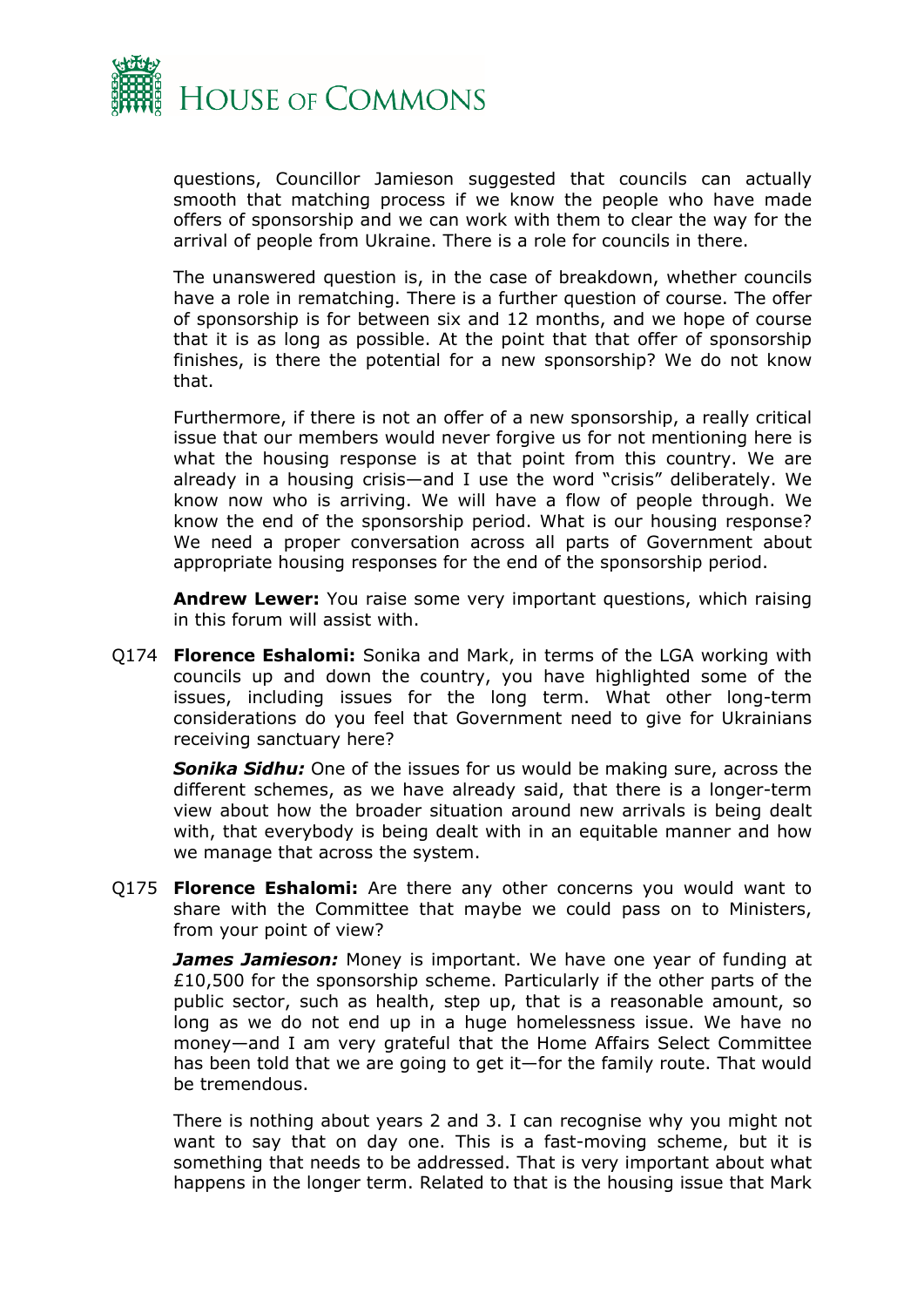

mentioned. Then, as Sonika alluded to, we cannot forget the other refugee and asylum seeking schemes and the impact that they have. At the end of the day, all these schemes will overlap over time. Certainly, there are innovative parts of this scheme that we would like to apply longer term to the other schemes and that would help us out.

Q176 **Dame Diana Johnson:** I want to ask a couple of very quick questions. One is about DBS checks. I saw some reports yesterday that sponsors of the Homes for Ukraine were being asked to pay by local authorities for DBS checks.

*Mark Lloyd:* That should not be the case. If you have examples of that, let us know and we will talk to councils.

Q177 **Dame Diana Johnson:** The second point is about safeguarding. Have you had any conversations with the Home Office about setting up a hotline for people who come to the UK from Ukraine where there are issues around trafficking and sexual exploitation, so that there is somewhere that Ukrainians can report? Have you had any conversations about that?

*Mark Lloyd:* I am not aware of a conversation about a hotline response. Councils would ensure that their safeguarding response was in place for people that have concerns. If you want to see some bigger scheme in place that could apply nationally, of course we would be happy to collaborate with you on that.

*James Jamieson:* You mentioned DBS. The speed of DBS checks is also very important.

**Chair:** Thank you very much for that. That is some really helpful information for the Committee. We are going to speak to Lord Harrington immediately and the Prime Minister is coming to the Liaison Committee this afternoon, so we might be asking him some questions about these issues as well.

## <span id="page-10-0"></span>Examination of witnesses

Witnesses: Lord Harrington of Watford, Catherine Frances and Emma Haddad.

Q178 **Chair:** Thank you very much indeed, Lord Harrington, for joining the Committee this morning on what I think we all agree is an absolutely crucial issue: about how we make sure not just that refugees who want to come to this country are facilitated in doing so, but then, when they get here, that they are properly looked after. That is in all our interests and all our intention.

Thank you for coming this morning. You have been in the job for two weeks or so now, have you not? You came to the Home Affairs Select Committee recently and indicated that you would come to our Select Committee when you got a little bit more information, maybe, to share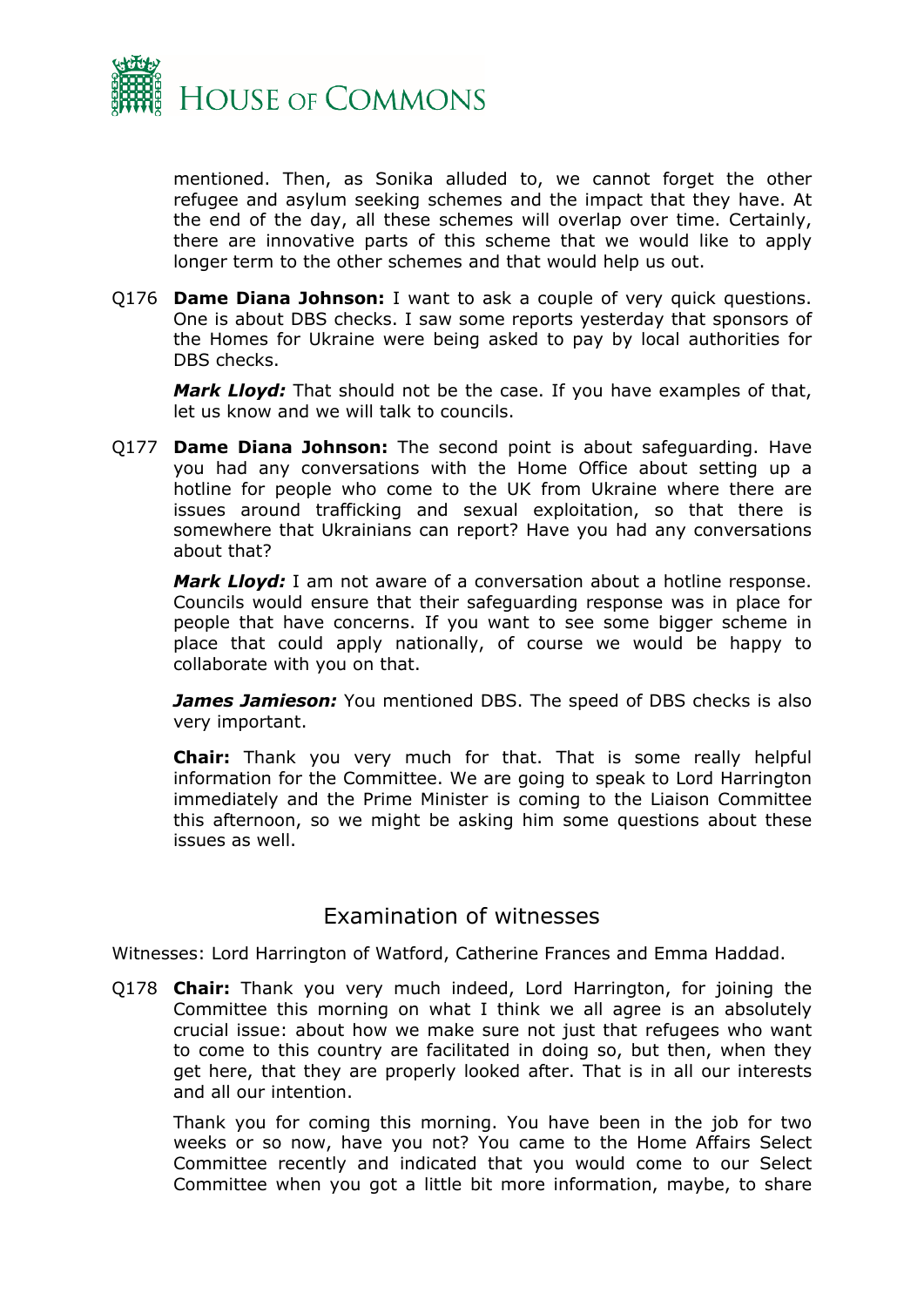

with us about what is happening. You are welcome. Perhaps you could introduce your colleagues as well at the beginning of our session.

*Lord Harrington:* Thank you very much. I would be delighted to. Catherine Frances is the senior official, the director-general at DLUHC. My main working with Catherine has been about her responsibility for the Homes for Ukraine scheme, about which she is very knowledgeable, as I am sure you will find. Emma Haddad's title is director-general of asylum and protection at the Home Office, but again, in this context, Emma has been at the sharp end of the visa scheme. She and I worked together on the Syrian resettlement scheme in my previous life.

Although this is the DLUHC Committee, and I am very pleased to see Diana here as well, we are really cross-Government. That was the lesson of the Syrian programme. That is really the lesson of this programme. There is an article in the *Daily Mail*—not that I normally read it, but I saw it this morning—saying that it is this revolution that two Secretaries of State are having a meeting together. Of course, it has been happening every day. In a business it would be the most normal thing, but in Government it is regarded as being different. It is not just a cliché, this across-Government thing. We really are trying to make it as seamless as possible. I responded quite extensively to your letter, and I apologise for its late arrival.

Q179 **Chair:** I am going to begin by thanking you for the answers to the questions that you have given to the Committee, which we have sent around to Committee members.

*Lord Harrington:* Would you like me to perhaps go through the numbers, where we are at the moment?

**Chair:** That was my first question, to ask about the numbers, so you have anticipated it. Yes, off you go, absolutely.

**Lord Harrington:** I know that probably we are here to talk about mainly the Homes for Ukraine scheme. For both the family scheme and Homes for Ukraine we have had just under 60,000 applications that have been received for both schemes together. That is 59,500. In the family scheme of that, we have had 31,200 applications and 22,800 visas have been issued. For Homes for Ukraine, the sponsorship scheme, we have had 28,300 applications. As of last night, 2,700 visas have been issued.

In terms of what we can forecast, which is very important, I am very conscious that it is easy to promise jam tomorrow. In my business life, in every business plan I have ever seen, suddenly it is like that and then next year it goes like that. We have tried to avoid that, but this is still a new scheme. I am hopeful that we can have a run rate for both schemes together of about 15,000 visa applications per week. I hope, by not this week but next week or the week after, that that will be the run rate and the backlog will be cleared quite quickly.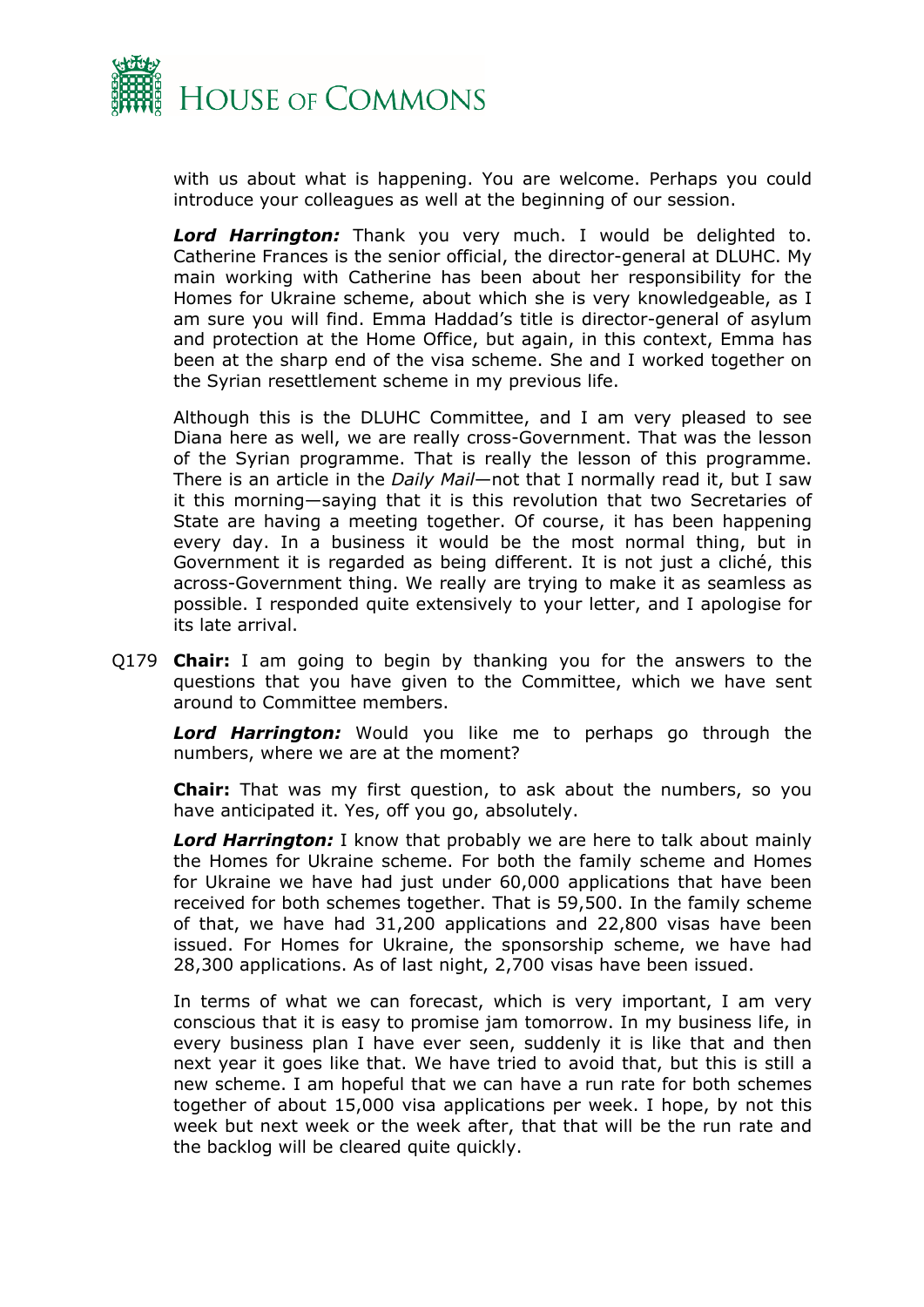

We do not know how many new applications there are going to be. There has been some talk, quite correctly in my view, that the visa application process, the actual filling it out, is too slow. I agree with that. I sat down on Saturday morning and spent just under an hour filling one out myself, and I was sitting comfortably with a cup of tea, rather than being a refugee in Poland and so on. We are going through every step of trying to shorten that form, with the support of officials and the full support of the Home Secretary and the Secretary of State for DLUHC.

Since I got the job a couple of weeks ago, as you said, Clive, I am viewing it as very operational and so is the team. We are looking at every single bit of the process to try to speed it up.

#### Q180 **Dame Diana Johnson:** Can I confirm whether the form is still 49 pages long?

*Lord Harrington:* I do not know the number of pages. I am not saying you have asked the wrong question, but I was not looking at it like that. I was looking at the time it takes to fill in. For example, there are four or five things on four or five pages. My view, instinctively, was to the officials, "Why do we not just put them all on one page?"

We tried it on a mobile phone. It seems silly to me to have a separate page for your email address and a separate page for your mobile phone number, for example. Some of these people are doing it on a mobile phone. I was doing it on my tablet. Put it on a mobile phone. That is why I do not think that it is correct to have the number of pages. In my opinion, how long it takes to fill it in is a better test, and it is too long.

Q181 **Dame Diana Johnson:** At the Home Affairs Select Committee, I think either you or one of the officials said that it was 49 pages. That was how it was counted, so it is still the same.

*Lord Harrington:* I am not denying that.

**Dame Diana Johnson:** No, I understand, but it is still the same, despite, at that Committee, being told that the Home Office was working day and night to reduce it down. It is still the same form.

*Lord Harrington:* I will pass over to Emma, not because it is a difficult question but because she can answer specifically. It is less than it was when I spoke to that Committee. I am afraid that I cannot tell you the number of pages, but it is less. Previous questions such as, "Are you a war criminal?"—all that kind of stuff—that was on the standard forms and that you see on these things are gone.

*Emma Haddad:* We have cut the form by about a third of what it was previously. It is modelled on the same application form as the Ukraine family scheme. We were able to cut about a third from that form and the same for our form. The length varies depending on what you answer to different questions. If you answer something, you might have to carry on with a few other pages, or it might skip those pages, depending on your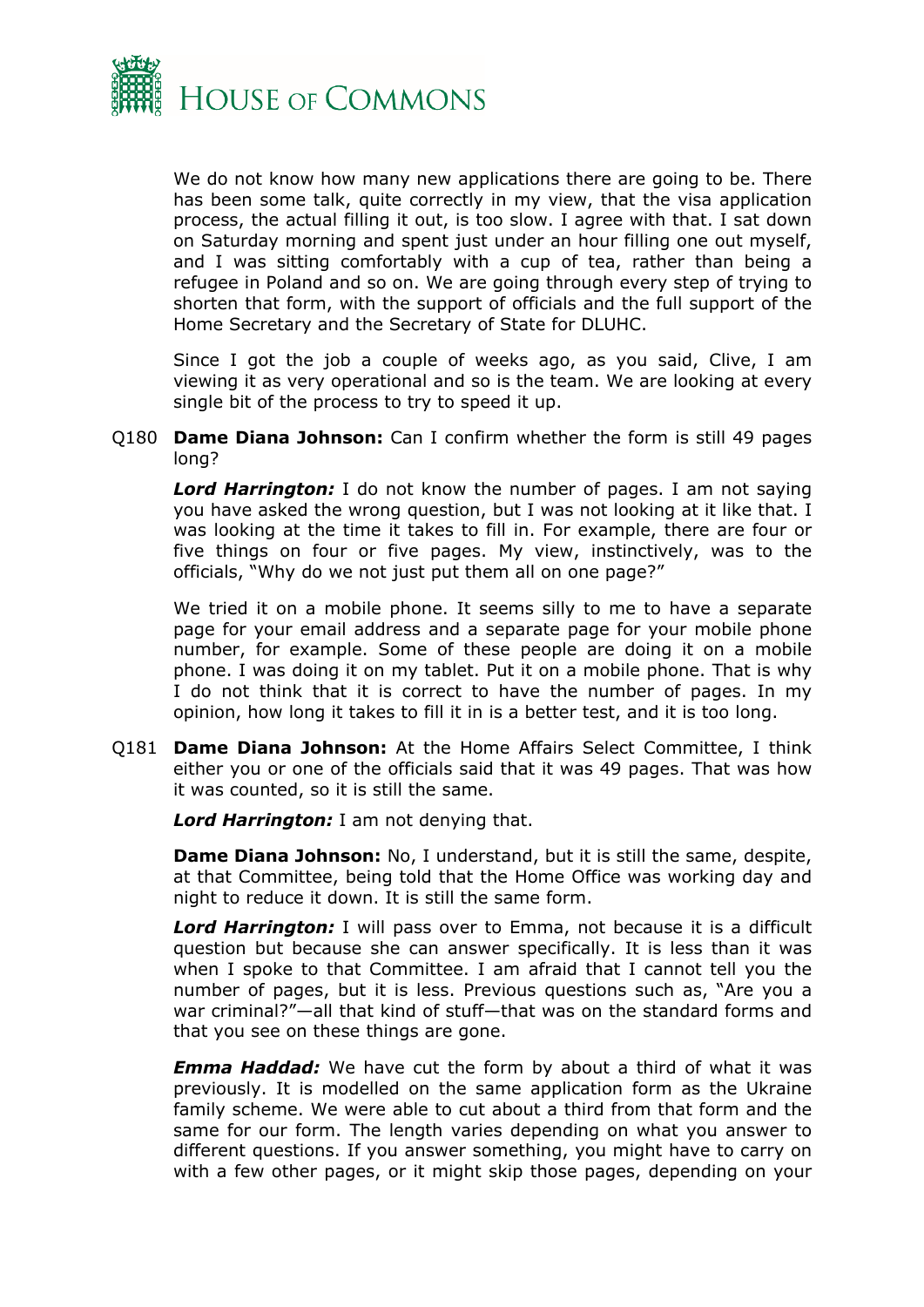

answer. As the Minister said, a lot of those pages are literally one question, yes or no, and you move on to the next.

Q182 **Dame Diana Johnson:** It is still about 30 pages, roughly.

*Emma Haddad:* Probably at its minimum, I would say, yes.

Q183 **Dame Diana Johnson:** Changes were introduced so people with a Ukrainian passport did not have to attend a visa application centre. Can you say now what the percentage of people who are still having to attend a visa application centre is?

*Emma Haddad:* I do not have the percentage in my head, but it is absolutely minimal. The vast majority are doing the complete application online.

*Lord Harrington:* An approximate number is that 10% have to go to the centre.

Q184 **Dame Diana Johnson:** Are those 10% the most vulnerable? I am thinking of the elderly, who may not have a passport, or unaccompanied children. Who is actually going to these visa application centres?

*Lord Harrington:* The cases I have been reported have predominantly been children, not children on their own but children with a mother, where we have had to try to identify that they are indeed children of that mother. Our fear, which I am sure everybody would have great sympathy with, is that with young children, where we do not have identity, they could basically be being trafficked.

Please do not think this is complacency—it is not—but the better news is that the time at the visa application centres is much less, because the majority of people do not have to use them. This safeguarding thing is a worry. Safeguarding in the UK is a difficult enough matter—of course it is—but we have systems and everything here. When people are being moved halfway across a continent, we have to try to—and it is not perfect—make sure that they are who they say they are.

Q185 **Dame Diana Johnson:** I have a final question about safeguarding, trafficking and, in particular, unaccompanied children. What are we doing to make sure that we support unaccompanied children particularly and to deal with the concern that many charities have raised about the Homes for Ukraine scheme being a Tinder application for sex traffickers?

*Lord Harrington:* Both are valid points. As far as the unaccompanied minor programme goes, I learned a lot about it myself practically when trying to deal with the situation with these 51 children from the orphanage, the Dnipro case. Many people were involved. Ian Blackford of the SNP was helpful. Everyone was trying to help, lots of charities and things like that.

The Ukrainian Government made it very clear to us that their policy is not to move unaccompanied minors, or indeed even children from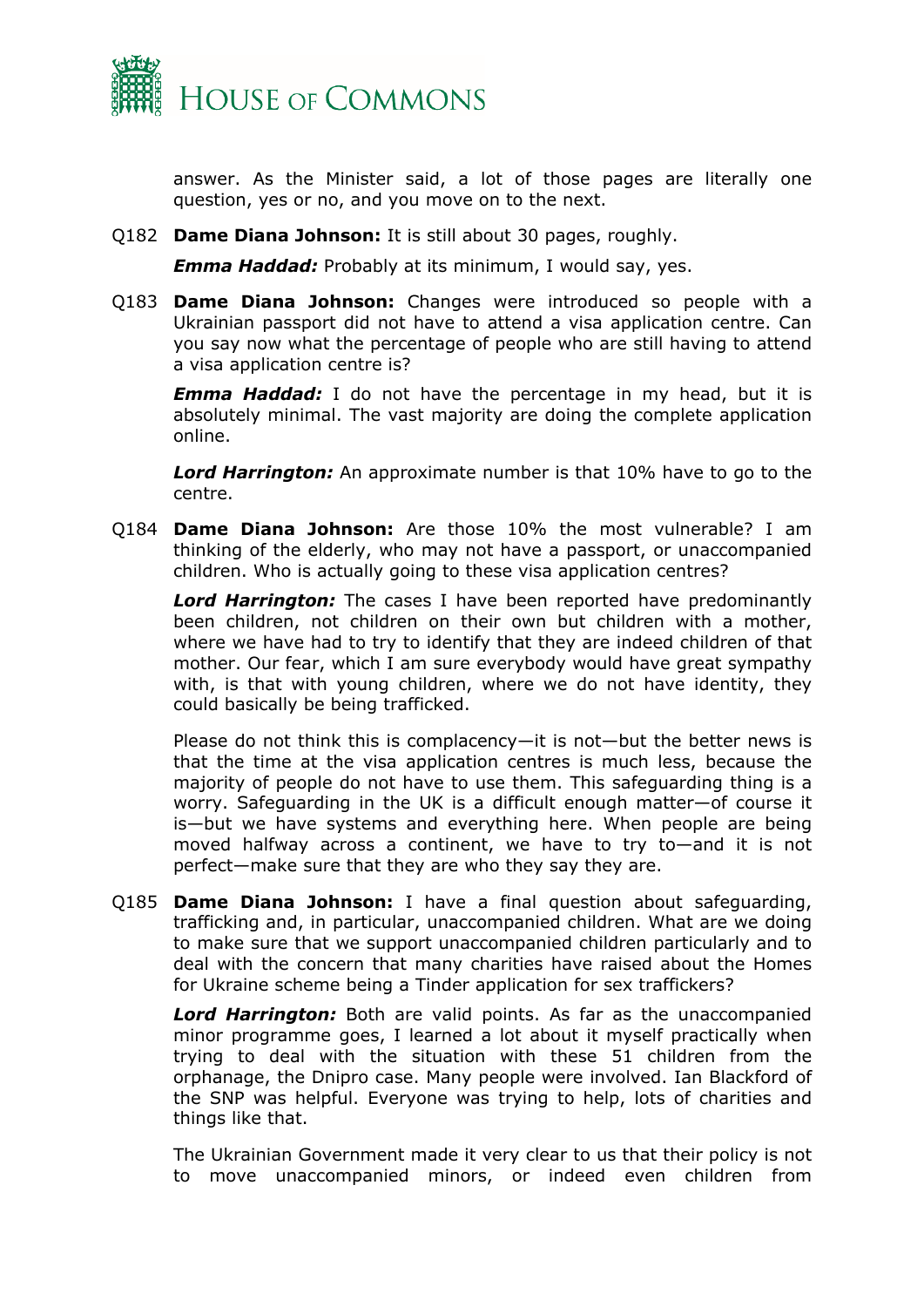

orphanages, away from the countries adjacent to Ukraine, because they do not want them resettled. When we bring in those children, it has to be a specific exception. The Home Office has been criticised in the press for delaying on this. It actually was not.

We did all the paperwork. I am not saying it is that brilliant; it is our job to do all the paperwork. We spoke to the Ukrainian ambassador. He was not able to give us that permission. It had to go back to his Government—I cannot quite remember exactly, but the Ministry of Social Policy or something like that—which had to sign it off. Otherwise, in law, we would have been kidnapping those children. We would have been transporting children. That took three or four days.

The main policy at the moment, except in those circumstances, is to try to help unaccompanied children through our humanitarian aid programmes over there. Their system is different from ours. We do not have a system of children's homes, as everyone will be aware. It is predominantly fostering children, except in certain circumstances. Their system is what we would traditionally call orphanages. The word "orphan" does not necessarily mean that these children have no parents; they may have them, but they cannot look after them, so they are in children's homes. It is not that easy, but we are keen and willing to help.

Q186 **Dame Diana Johnson:** The issue for me is unaccompanied children who have the right under the family scheme to come to the UK. What are you doing about them, so where there is a clear right under the scheme, not children who are perhaps from orphanages? I want to know what we are doing to get those children over and how you are supporting them.

*Lord Harrington:* I am not sure about that. I cannot answer that question, because I have been concentrating on children who are in Poland and other places. That does not mean that I do not want to. I do not want to give you a waffling answer, because I actually do not know the answer to that.

*Catherine Frances:* Maybe we can help a little bit on your question. You have asked both about the Homes for Ukraine scheme and about the family scheme. Let me first talk about Homes for Ukraine. That is the sponsorship scheme. There is quite a process of safeguarding built in at a few points here, which you might want to cover later in the hearing. When you are talking about whether people are vulnerable to sponsors approaching them, there are a few stages in the process.

First, when you make a visa application under the sponsorship scheme, you can fill in the form either if you are the person who is arriving from Ukraine or if you are the sponsor. You need to have full details, the opposite person's passport details and so forth, and enter those on the system. At that point, when you make the visa application, the Home Office conducts checks. It conducts checks on the applicant who is applying from outside of the country, but additionally on the sponsor adult and all the adults in the sponsor's household.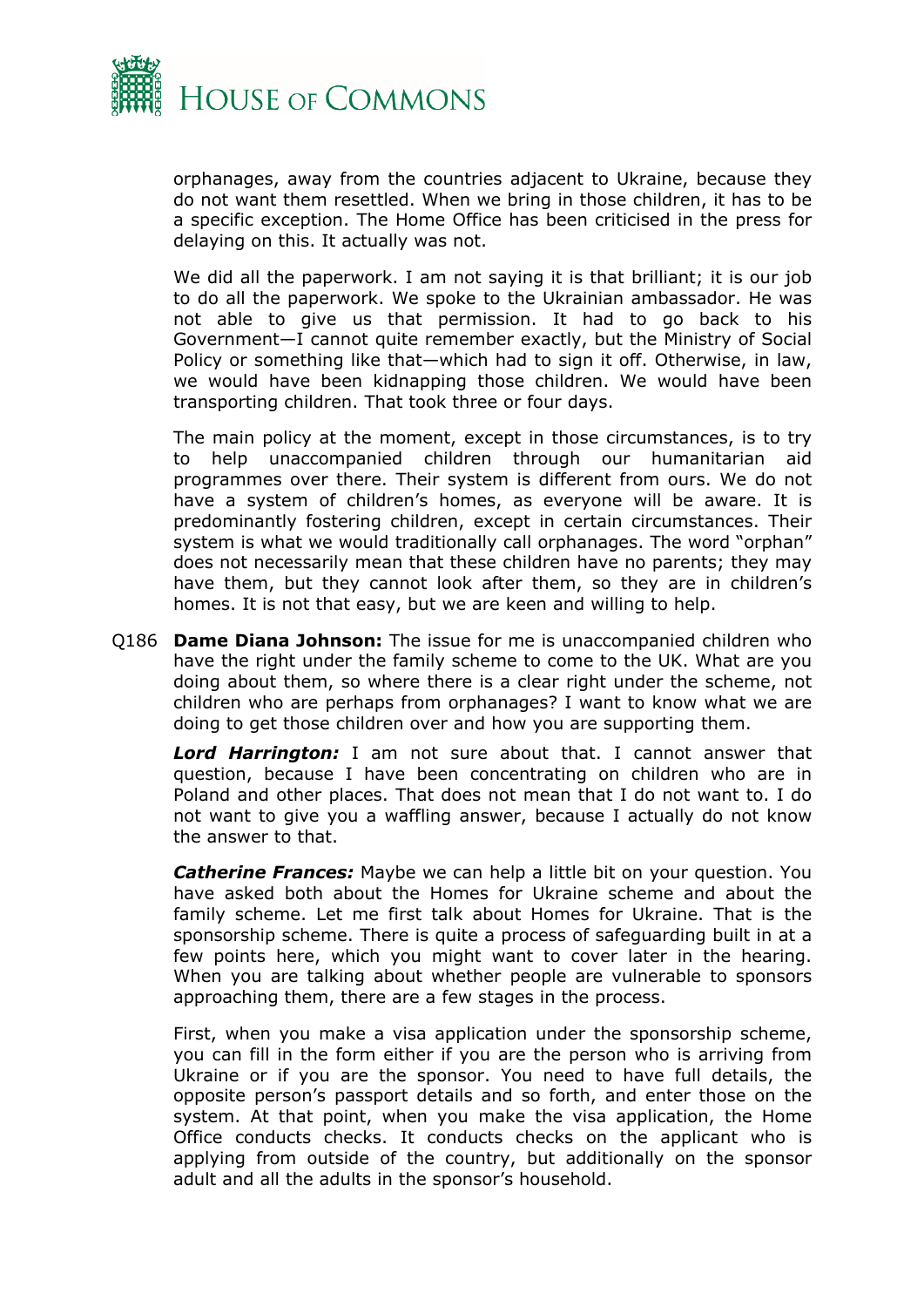

At the same time as that visa application process is happening and those checks are happening, the information is conveyed to local government and a council—we might want to come on to how that happens—then receives that data. We are asking councils whether they could then please trigger checks, DBS checks and enhanced DBS checks with barring where appropriate and for certain groups, which I can talk through with you. We have made available a fast-track DBS process for them as well. You have a multiple-tiered approach on safeguarding in the sponsorship scheme.

You separately asked about the family scheme, which I will bring Emma Haddad in on. Then you are also asking about unaccompanied minors. Unaccompanied minors are not allowed to apply for the sponsorship scheme.

*Lord Harrington:* Before Emma comes in, the reason I did not go through that is that I thought you were asking about how we bring unaccompanied minors in.

Q187 **Dame Diana Johnson:** My question was about safeguarding. I wanted to know what you are doing.

*Lord Harrington:* Then I could have answered your question. I apologise and thank you for saying it, because obviously the safeguarding side is really important to us. Some of the words that are in the criticism of us say, "You are too worried about security." They are thinking that it is to do with spies and all this kind of security, but it is more like the safeguarding security really. Sorry, I was at a tangent. I thought you meant, "There are all these unaccompanied minors there. What separate programme do we have to bring them in?" Otherwise, thank you very much. It is not that I did not know that, to clarify.

Q188 **Florence Eshalomi:** Good morning. Lord Harrington, you will be aware that, when the Secretary of State made the statement in the Chamber on 14 March, he outlined that Ukrainians with a valid passport would get their application processed within 24 hours.

I represent Vauxhall, a vibrant constituency, where so many of my constituents have come forward to offer their homes. I got an email from my consistent, who was actually quite frustrated by the timescale. He said to me, "Almost two weeks later, we are still waiting for their visa to be approved, myself comfortably sitting in a large empty house in London, while they are in temporary and cramped conditions in Ukraine." What would I tell my constituent? You have outlined that the backlog will be addressed and looked at. What is the timescale for those backlogs?

*Lord Harrington:* That is a perfectly valid question. I do not recall the Secretary of State saying 24 hours. I would love to have it within 24 hours. If that is given as a goal in my head, it is. The reality is that it is taking too long now. For your individual constituent, would you mind sending me the details and I will deal with it?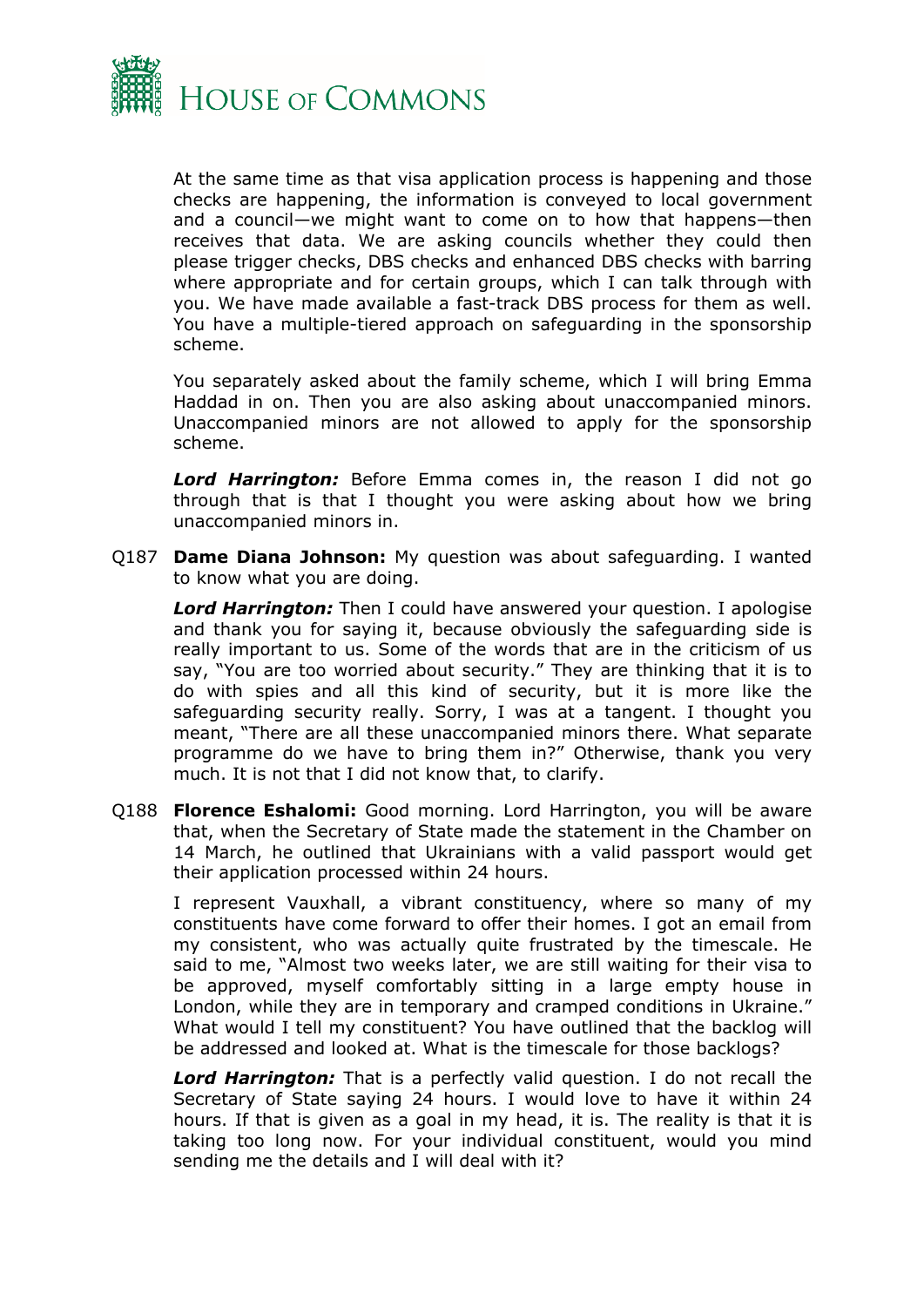

**Florence Eshalomi:** I will send all the application and the details.

*Lord Harrington:* I am trying to deal with them on a one-by-one basis for loads of people, not just from MPs but from anybody. We have a hotline with the hub at Portcullis House, which is very good, but there are all those things. At the moment, it is not 24 hours. It should not be two or three weeks. That is unacceptable.

I would like to get it down. If I say "a few days", I am not talking about 10 or 15 days. For me, a reasonable target would be perhaps two or three days. I would love it to be 24 hours, but I do not think that is feasible for the moment, because of the different components in it to do with safeguarding, the sponsor, the criminal records and DBS checks on the sponsor here and trying to make sure there that people are who they say they are, particularly for children with parents, as we have been saying.

*Emma Haddad:* I definitely want to get the processing time down and I am very sorry that people have been waiting. We want it to be quicker. The context is that we went from an idea of a scheme to go-live in under three weeks. To go from idea to design, to setting up the IT application form, putting in place a process, training people to process the applications and operationalising all of that, in a very short space of time, has been very difficult.

We are ramping up. It will get much quicker. We are getting through many more applications now than we were last week, but with a new scheme it just takes a little bit of time at the beginning. That is exactly what we saw when we launched the Ukraine family scheme, so the same trajectory. We will be at a pace, as the Minister said, where we will be deciding 2,000 to 3,000 per day.

*Lord Harrington:* If I am positive, I can say that we have 30,000 completed forms, or thereabouts, but we have not got everything right. It is not as seamless as it should be. I have tried to look upon it as if it was almost like an operation in a business, in a way. Unfortunately, the product is human misery. If I were Diageo or GSK, how would I speed up that process? We are looking at it like that.

It is usually the Home Office that gets the blame. I know this is not the Home Affairs Committee, but we are not trying to slow things up. You will correct me exactly, but the last time we looked there were more than 300 staff, and about 500 staff if you include both schemes. We have started evening working. We have started weekend working. We are using every suitable terminal—it is not just a laptop; it has to be a special type of terminal for the security stuff. We have got them from every bit of the Government. We have HMRC people working.

This is like an emergency operation. It is not that "they will just have to wait," because people are there and they are desperate to come over.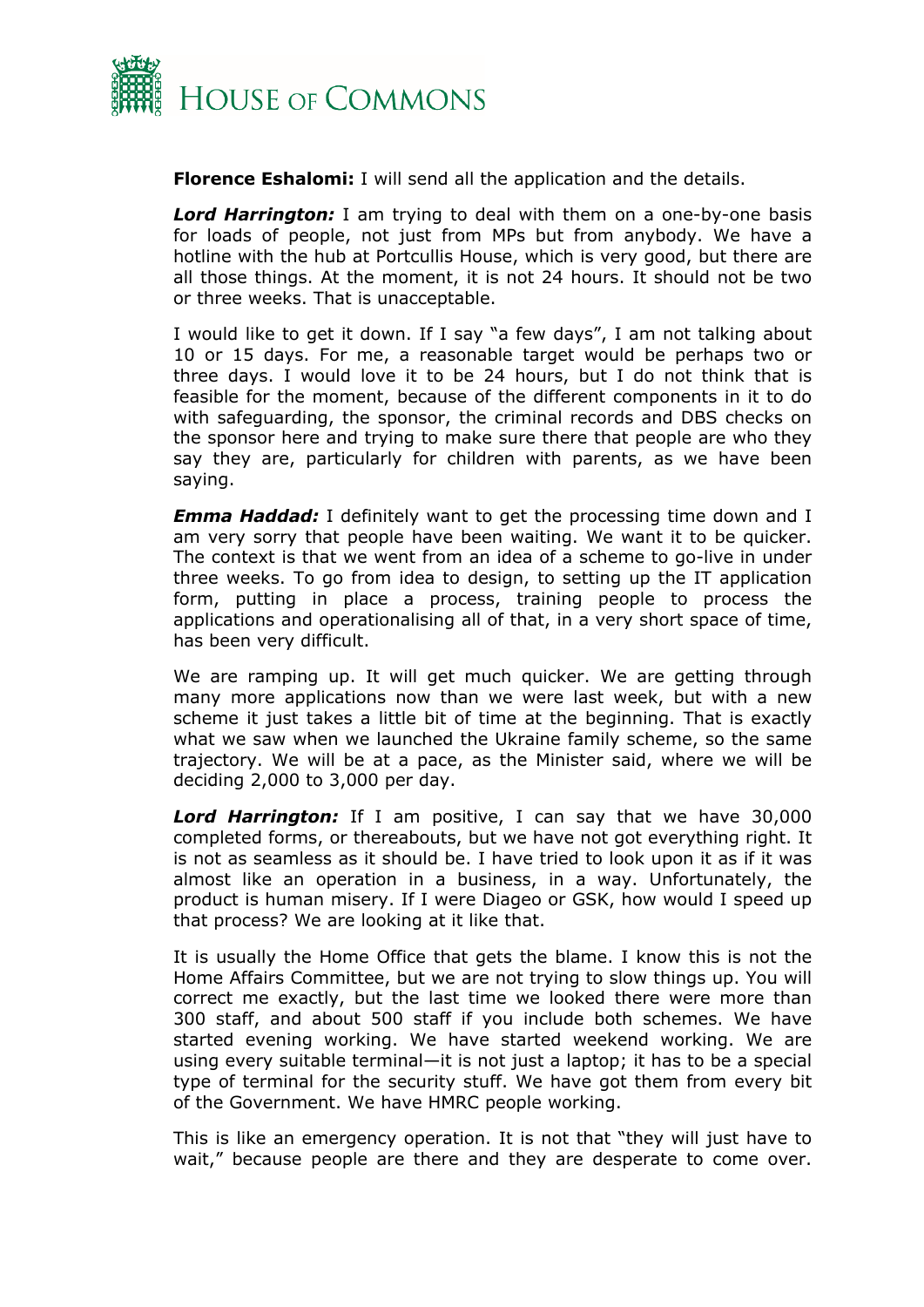

They have got through the system and we have to get them here as quickly as possible.

Q189 **Chair:** I have one simple question. How many people have actually arrived in this country under the Homes for Ukraine scheme?

*Lord Harrington:* It is too early to publish that data, because it really only started the other week. If you could give me until maybe Friday or Monday, I will write to the Committee with that.

**Chair:** Okay, thanks.

Q190 **Ben Everitt:** Thank you for coming, all of you. Lord Harrington, in your introduction you mentioned that you were here primarily to talk about the Homes for Ukraine scheme. The answers to the previous questions indicate, particularly on safeguarding, that there are multiple issues across all the schemes. People can arrive here on the family visas. They can arrive here on seasonal visas or visa extensions, and they are incredibly traumatised.

The Department for Levelling Up, Housing and Communities has issued guidance to local authorities for their roles and responsibilities on the Homes for Ukraine scheme. When can we expect guidance for local authorities on their responsibilities for the other schemes? We heard from our previous witnesses, the LGA, that there is still this statutory responsibility for local authorities to provide services for these individuals, but there is not the clarity around the guidance that they need.

*Catherine Frances:* I can come in on this, on the family route in, the Home Office-led route, in terms of being a visa route in. You are absolutely right that a council would have its normal statutory responsibilities in place there. There is quite a lot that is similar across the schemes. People have access to public funds, access to support from local government and all those things. The logic of the family scheme is different, in that you are applying because you have family here and it is an extension of existing arrangements on that, unlike the Homes for Ukraine scheme, which has a different sponsorship element outside of your family. Emma may wish to say more about the statutory responsibilities, but they are as standard for local government.

Q191 **Ben Everitt:** You mentioned then the cost of providing those public services. There is the commitment of £10,500 per refugee, but that only relates currently to the Homes for Ukraine scheme. We have thousands more coming through the other schemes. This is a tremendous burden on public services, and local government in particular. As we heard earlier, this is on top of the schemes that we have done for Afghans, the Hong Kongese, Syrians and so on.

There is already a system that is at breaking point and we are adding more burden on that system, but without adding funding through the other schemes. Can we get a commitment that the Government will provide more funding across the other schemes, as well as the Homes for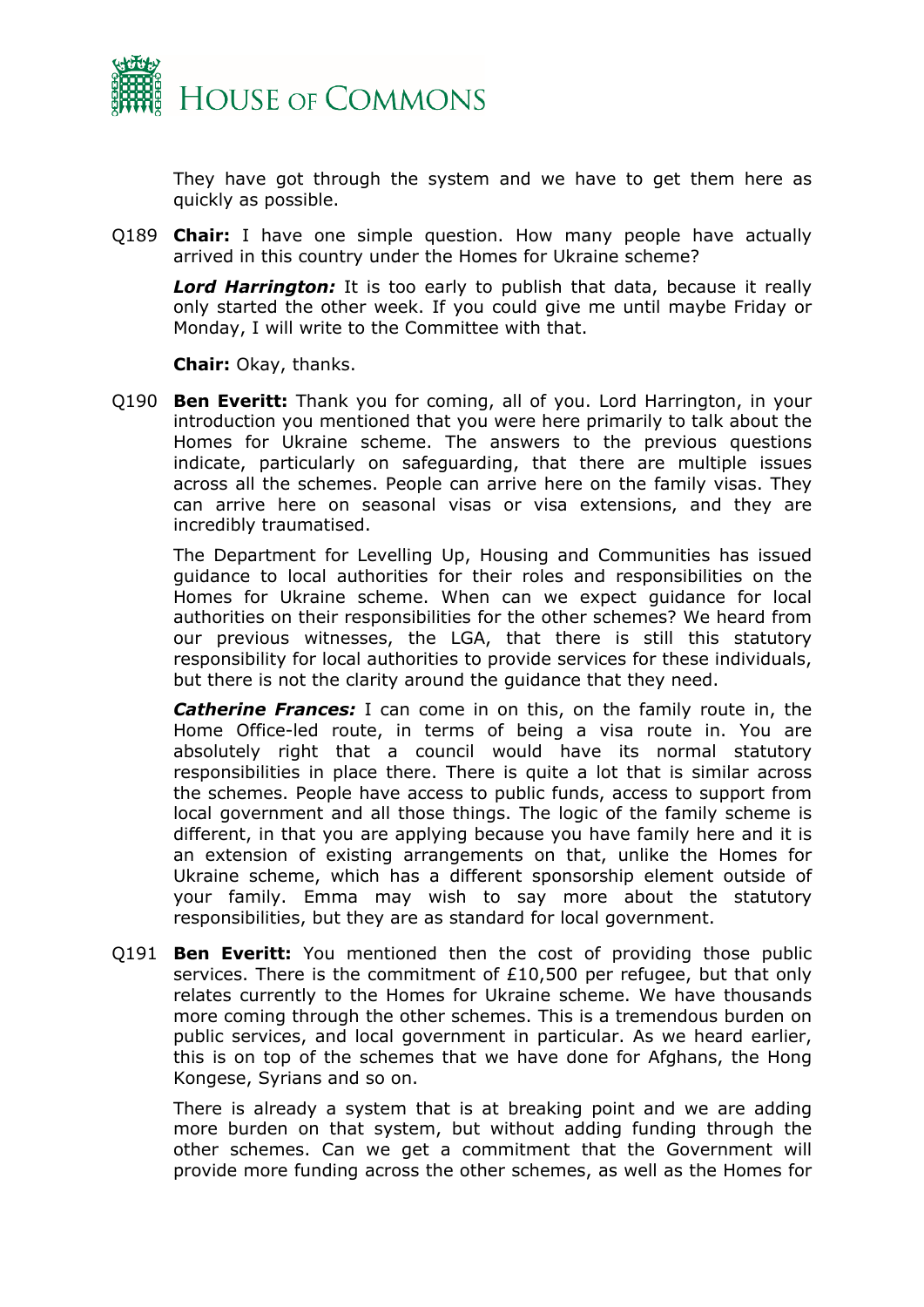

Ukraine scheme?

*Lord Harrington:* I cannot give that commitment, but you are correct in what you say. For the Afghan scheme, when we did the Syrian resettlement programme and for the Homes for Ukraine scheme, it is different. As you said, Catherine, we have always had family schemes, not just for Ukrainians, and they have never had the separate payments as this has.

The only point I would make is that the refugees coming on the family scheme are of course entitled to the benefits and everything of the country. That could be universal credit, housing benefit, all those things, if they need it. It is not that they are treated differently in that way. The money that is paid to the host is different. As you are probably aware, under the Homes for Ukraine scheme they get £350 per month, not per refugee, but per offering. The local authorities get paid £10,500 per refugee. That is not the case. In terms of the individual, they are entitled to the same benefits in terms of work or education, for example, and all those things.

Q192 **Ben Everitt:** Turning to data, another point that came through loud and clear when we had the LGA in here earlier was that it is screaming out for data. Local authorities really need data on who is covered by all the schemes, not just the Homes for Ukraine scheme. In particular, a big ask from the LGA was on some of those family schemes, so they can look at the heatmaps of where people are going and resources can be directed more appropriately at the local level. Is there a plan for the Government to share all data on all Ukrainians relative to supporting their needs, so that local authorities can do their job?

*Catherine Frances:* You are quite right on the Homes for Ukraine element of this, which I recognise is one part of what you are talking about. Local government is getting a data feed. It is currently going to the upper tier local authorities. We have asked them to cascade down. It is different in some areas. Some places want it direct to the lower tier, so we are switching that on as well.

In terms of the family schemes and other movements of people, people arrive in the UK and are free to go wherever they want to go. We are looking at the data and what we can most effectively give to local government to help it plan. We all have information about where the current Ukrainian diaspora is living, which of course is helpful, but we are working on that. At the moment, the solid data flow that is going to local government is on the Homes for Ukraine scheme, because we have, if you like, the luxury of having of the sponsorship detail and the sponsorship address, which we can pass on.

Q193 **Ben Everitt:** We need to recognise in this context that the people we are supporting here will take a lot of support. They will cost a lot of public money to support. Not only are they fleeing a conflict, and they will have various needs relating to that, but they may well have other special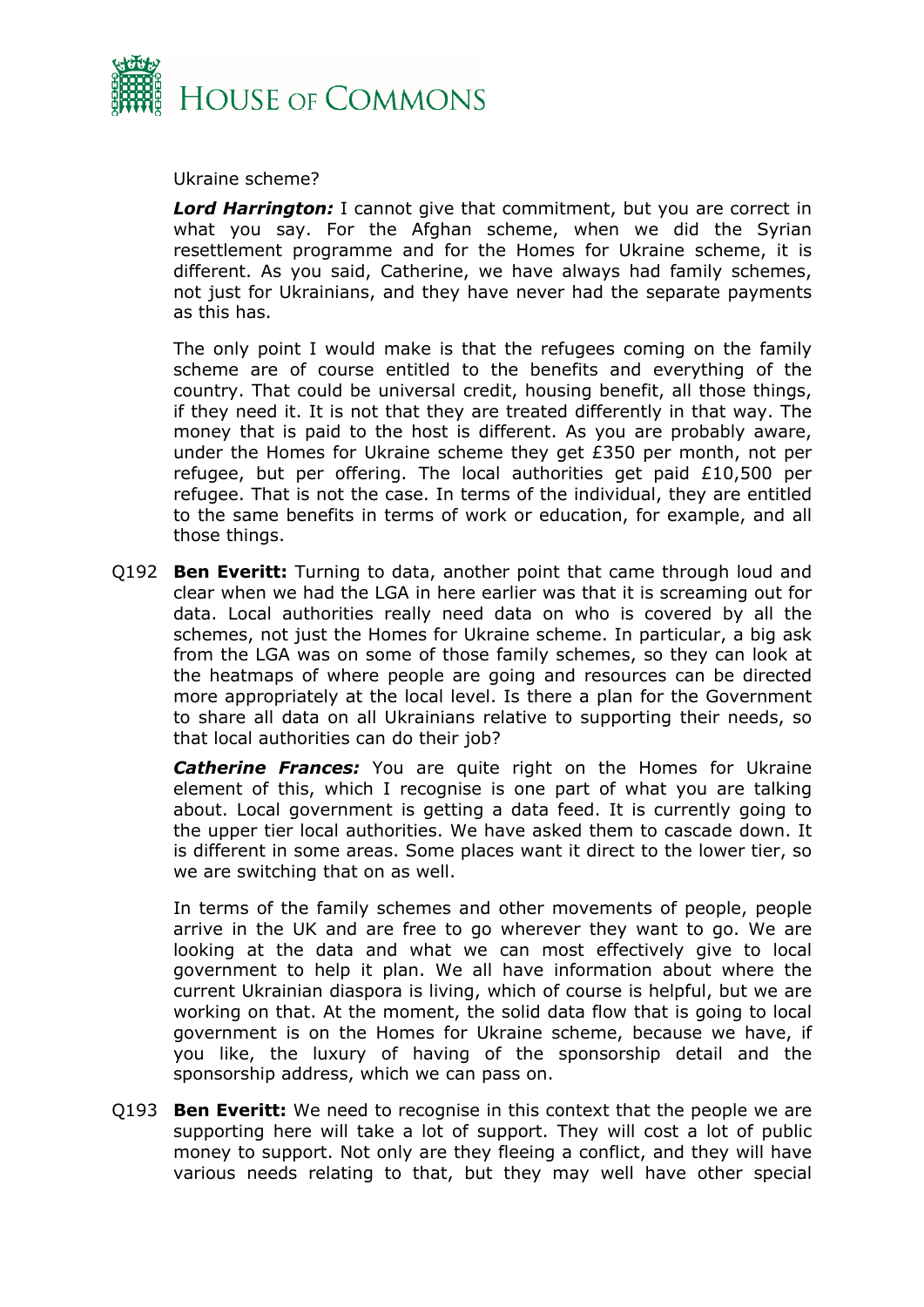

educational needs, disabilities and particular language needs that we all need to cover across. Therefore that data around not only where they are going but what their needs are is vital for local authorities to be able to plan, budget and deliver those services, so that we can support everybody properly.

*Lord Harrington:* That is a very valid point. With a scheme like we had for Syrian refugees, for example, before people arrived we knew a lot of information about them. For example, there were planes arriving. We knew every single person on that plane from the processing that was done in Jordan and so on. To have that kind of information that you are quite rightly talking about is a lot easier than a sponsorship scheme, where people are free to go where they match up with a host. It could be anywhere.

The frustration for James Jamieson and others, whom I have met weekly to try to hammer out these things—I know he gave evidence before this—is that, at the moment, we do not actually know that much. They apply, find the host sponsor and come. For example, we have welcome centres in most of the main airports and a station, but there is nothing to stop people going to a completely different airport. We are trying to organise it, but the system of sponsorship itself is not so easy to preorganise. We will get better at it. As I said before, this is not a perfect scheme. We do not have everything right, but there is a proper will in Government there and local councils as well. They are really helpful. They are not trying to stop us doing anything.

Q194 **Chair:** I have one point about the funding. When we had the discussion at the Home Affairs Select Committee, I asked you precisely, Richard, whether local authorities would get the £10,500 for refugees who came over on the family scheme as well as the homes scheme. You said yes, they would.

*Lord Harrington:* No, they do not.

Q195 **Chair:** That was on the record in the Home Affairs Select Committee. We have the record of it.

*Lord Harrington:* They do not get the £10,500 for the family scheme.

Q196 **Chair:** You confirmed that they did. It is in the record of the Select Committee.

*Lord Harrington:* It was my second day. I do not recall saying that. If I said it, I said it, and I can only apologise, but the system is that, in the Homes for Ukraine scheme, as in, I believe, the Afghan scheme and the Syrian scheme, they get the amount of money, £10,500 per refugee, but they do not get it in the family scheme.

Q197 **Chair:** The LGA said to us today, very clearly, "We are not providing the housing, at last not at first instance, under either scheme, but under both schemes we are providing all the necessary support, help with mental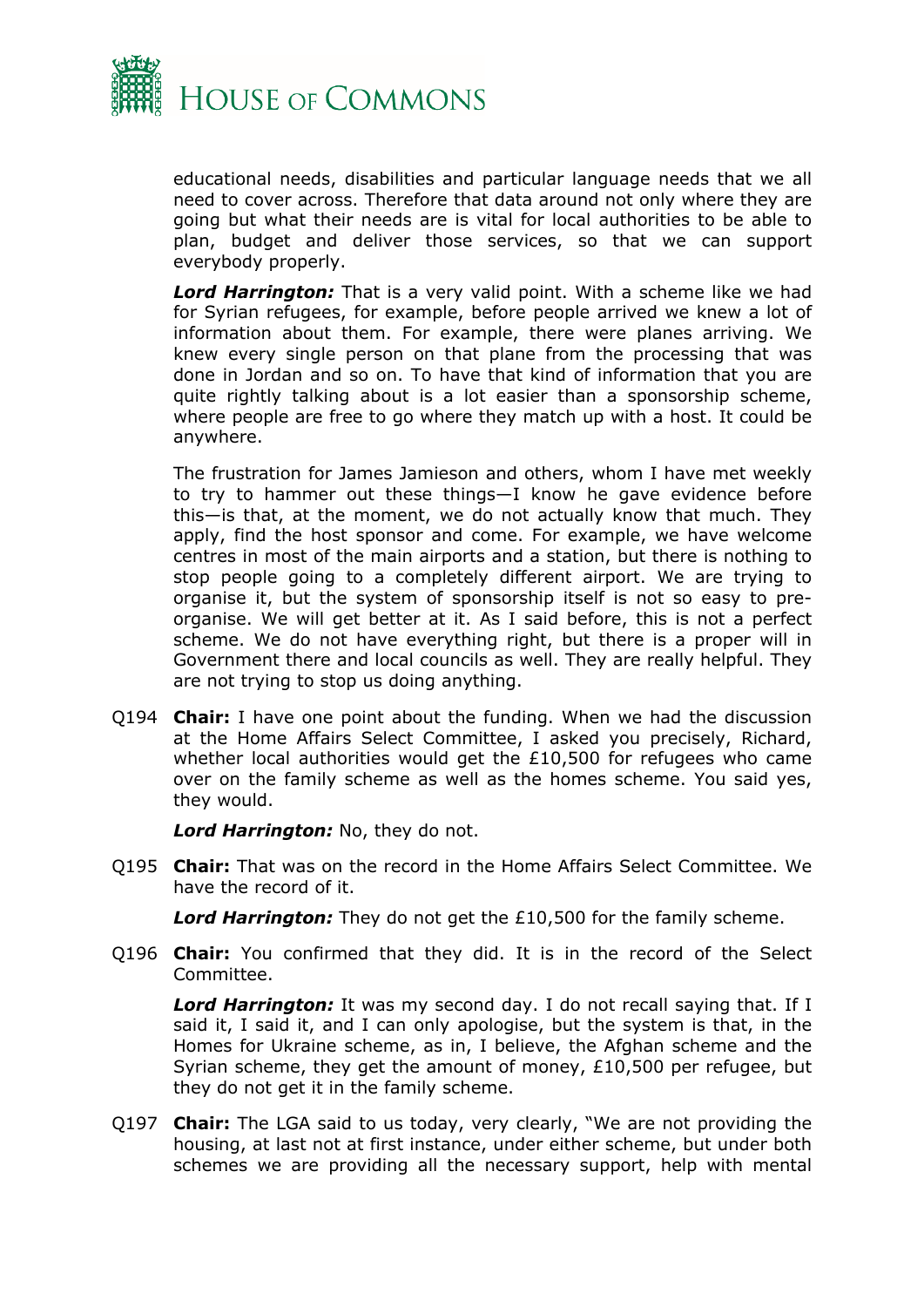

health issues, special educational needs issues and so on. The costs for people coming in under the family scheme are no different to us, except maybe DBS checks and one or two other things that are done slightly differently. We still have costs and we are getting nothing for those costs". It needs addressing, does it not?

*Lord Harrington:* That is a very valid point you make, Clive. We have not done it in family schemes before. Maybe we need to look at it. If I misled the Home Affairs Committee, I promise you that it was not on purpose and I apologise.

Q198 **Chair:** We accept that. It is probably a wider Government scheme. Maybe again we will raise that with the Prime Minister this afternoon, to see if he can take a cross-Government decision.

*Lord Harrington:* I am sure he will not mislead you either.

Q199 **Bob Blackman:** In the earlier evidence from the LGA, it was confirming data on people who were arriving under the family scheme now presenting themselves to local authorities as being homeless. That suggests that there will be extra burdens on local authorities without any funding and, equally, a challenge to the joined-up approach of these schemes. If people are presenting in that sort of way, it is not as the system was designed to work. Presumably you have data on this. What are you doing about it?

**Chair:** I think that the LGA said that there were 44 homeless applications already from people under the family scheme.

*Catherine Frances:* Maybe I can answer this in terms of homelessness and the standard Department responsibilities and that of local government. We, too, understand that the LGA has not yet got a complete set of responses from local government but, as you would expect, it is seeing homelessness presentation through many different routes for people arriving from Ukraine.

We are doing two things about this. First, we will work with local government and keep it under review. It has a statutory responsibility on homelessness. We fund it on homelessness, but we will work with the councils to get a sense of scale and distribution on that. Secondly, for the Homes for Ukraine scheme, part of what was costed into the 10.5k is some assistance for temporary accommodation where it should be necessary, although it is not modelled as being the primary thing there, because you should be going to the sponsors.

Q200 **Bob Blackman:** Sorry, the problem here is that people are arriving under one scheme and, interpreting this, they are being turned away and told to go to the local authority for assistance, which cannot be the intention of the scheme. The worry is that that is a relatively low number at the moment, but it could become a really serious burden for local authorities if it continues.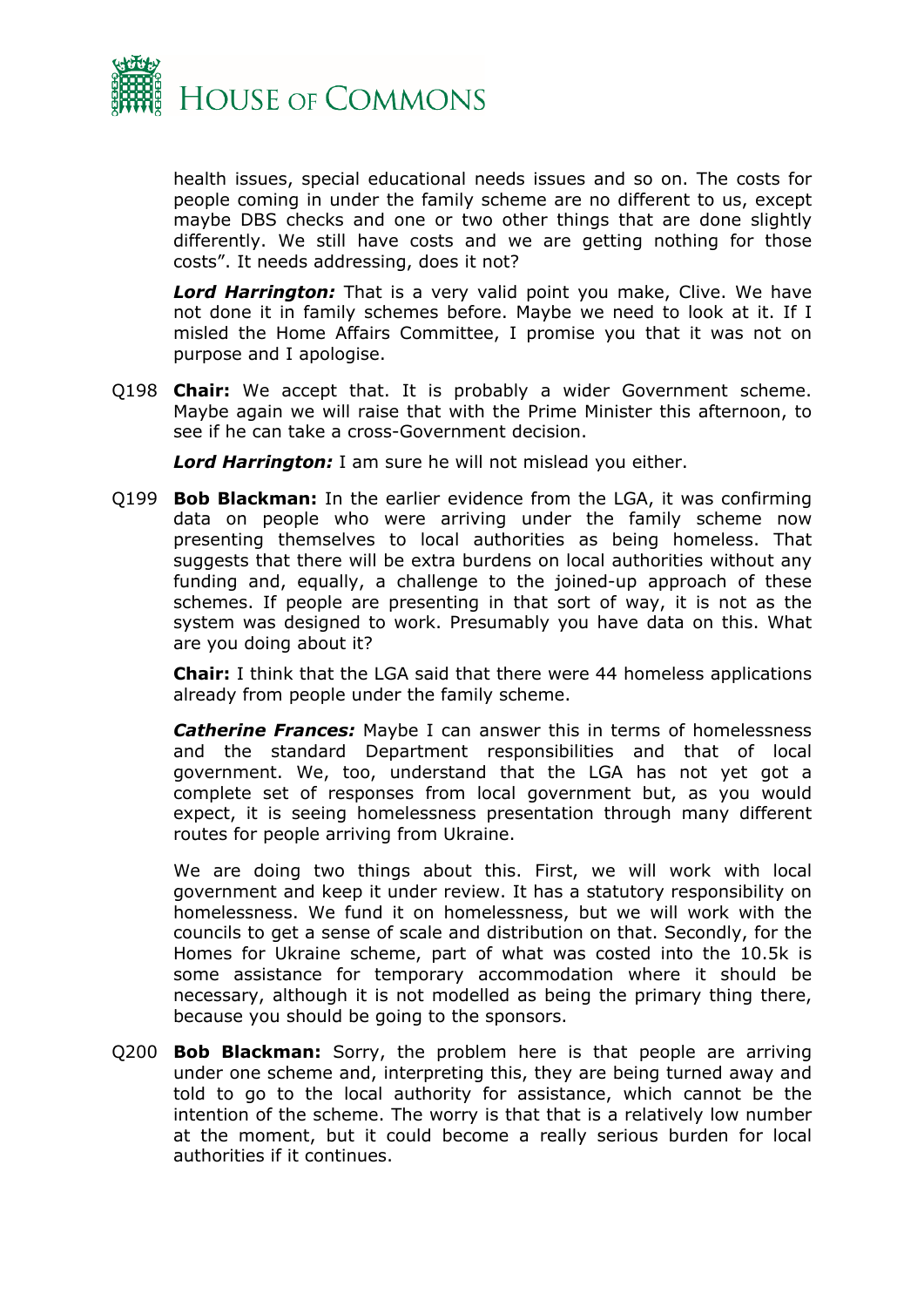

*Catherine Frances:* That is exactly why we are keeping it, working with local authorities, under review. We need to see how their caseload comes through in terms of homelessness for any route into the UK, as we do more widely looking at the homelessness burdens.

*Lord Harrington:* You are right, Bob. It could in fact become the norm that people find out you can do this. I hope it will not. That would be quite cynical and I am sure with most of the people offering family accommodation that is the last thing that would happen, but it could. That is why we have to keep this under review. There are 44 cases, as you say. The LGA just brought it to our attention. Nothing is written in stone on this. I am trying to react to situations to pre-empt if we can, but based on the evidence, and that is why we work so closely with the LGA.

**Chair:** If we know anything, we know that the homelessness situation in many authorities is at crisis point—the LGA used the word "crisis" this morning. We have the Homes for Ukraine scheme because there simply are not the affordable housing units out there to put people into.

Q201 **Florence Eshalomi:** Just following on from that and linked to that, I am quite worried that it seems as if the responsibility is being pushed on local authorities yet again. Again, I am speaking from a selfish point as a London MP and the housing situation across all London boroughs is quite precarious at the moment. In the update to the statement I asked the Secretary of State about the fact that we still have many people in hotels, including in my constituency. That is not suitable accommodation. My worry is if these Ukrainians coming through who are now registering as homeless may end up in the hotels. How are you and the Department working to ensure that does not happen?

*Lord Harrington:* First of all, you are quite right; the hotel situation is unacceptable. I took on this job and found there were still—

**Florence Eshalomi:** There were 14,000 people.

*Lord Harrington:* I was going to say I have not got the exact number. I think it was 12,000, but far too many Afghan families are still in hotels. By having the sponsorship scheme, we have tried to avoid the need for temporary accommodation beyond the sponsor route, but the truth is that you are quite correct; there are not vast amounts of accommodation suddenly free and available for long-term occupancy for people in this situation and we are looking at all options. We are looking at blocks of flats that are available on the market not to buy, but for letting. We are looking at whatever accommodation the Government have all over the country and everything else, but the hotel situation is not acceptable.

In fact, I think I said when I spoke to the Home Affairs Committee that in exceptional cases we might have to have hotels, for example the welcome centres. If people arrive and the sponsor is not contacted or not available, yes, we would put people up. We have a budget to do that for hopefully the very short term, but this system is not based on putting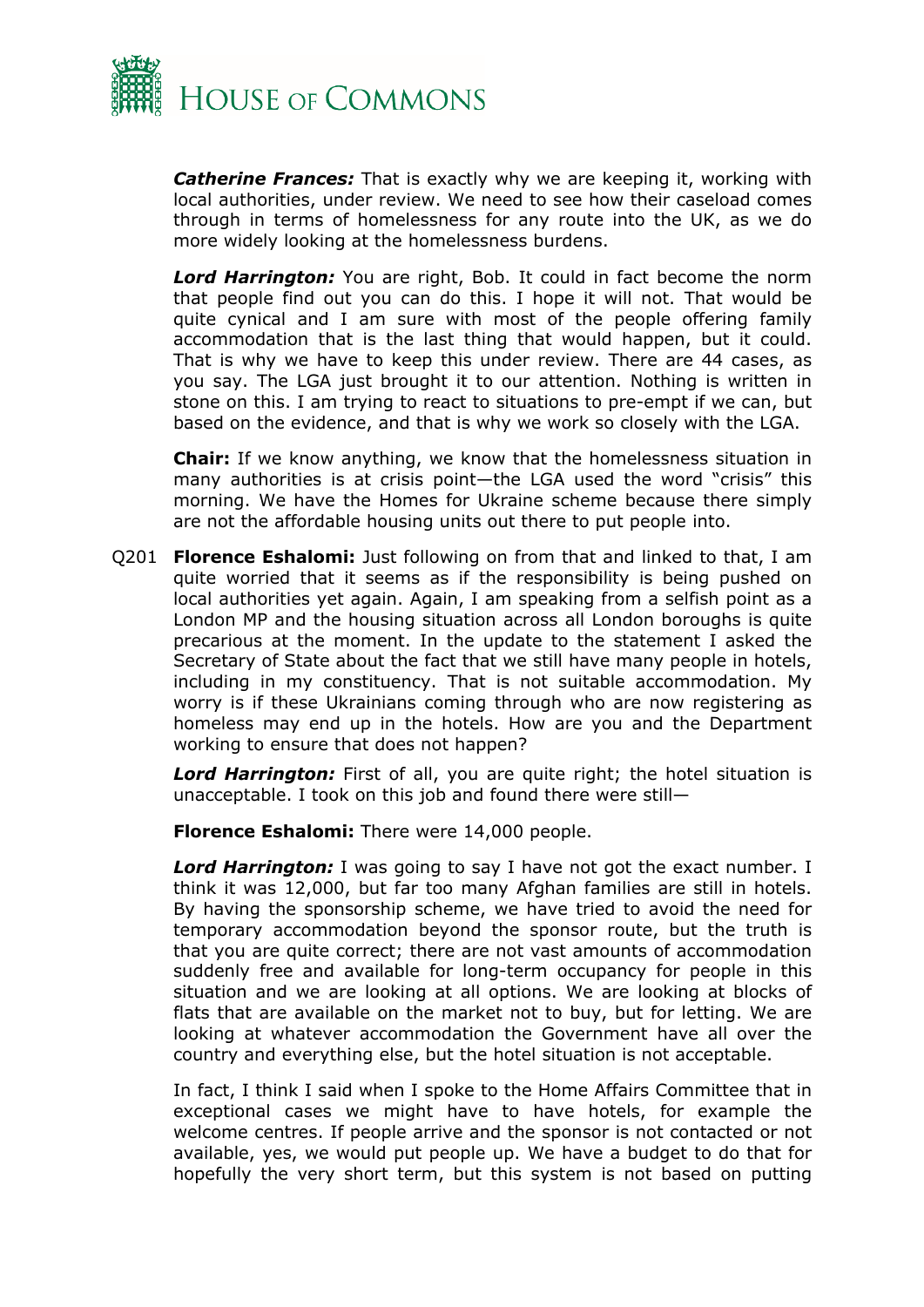

people in hotels and then hoping what is going to happen, because that is unacceptable.

The final point is that it is the burden of local authorities. That is right and the reason for that is that they are much better at it than central Government. The funding point and how they do it is a separate matter, but in terms of a local authority being the best organisation to do it, in the vast majority of cases, it could be. It is not something that you could easily do centrally.

**Florence Eshalomi:** It is the best place for them to do it, if they have adequate funding.

**Chair:** We are all agreed on that. It is the funding issue that we will be following up elsewhere. The issue of communication with local authorities is very important.

Q202 **Mohammad Yasin:** Absolutely, it is very important. We heard this morning that local authorities are looking for clarity and, the LGA said, legal cover when things can go wrong. As the Chair said, communication is very important. How are the Government co-ordinating their communication with the local authorities? Is there any central point of contact to make that easy for local authorities?

*Lord Harrington:* I did not hear James Jamieson's evidence this morning because I was outside, but he has made those points to us and we are working on it. Catherine, perhaps you could expand on that, please.

*Catherine Frances:* I can expand on how we are sharing information with local government. In formal terms we shared a full suite of guidance with them back on 18 March. We are refreshing that now, because we are working with councils and council representatives as well about the ways that we need to get further information and further detail in there. A lot of our work with local government now is on a working group basis, for example looking together at finessing the next piece of work on safeguarding in terms of exactly how we do that and how we take it forward.

Beyond that, from DLUHC we do a lot of communication with councils and I have personally chaired a session with all chief executives in the country, but Ministers have also led webinars with leaders across the country. We have had multiple communications. We issue communications to them every day. Last week we wrote to every chief exec explaining about safeguarding and how they trigger responses. It is in the DNA of the Department.

In terms of where they come centrally, we have our local government engagement function in DLUHC, which we use for anything that is the matter of the day. It is entirely focused on this at the moment. Additionally, for councils that have issues with IT connectivity with the movement of data, which is exceptional and has been ramped up at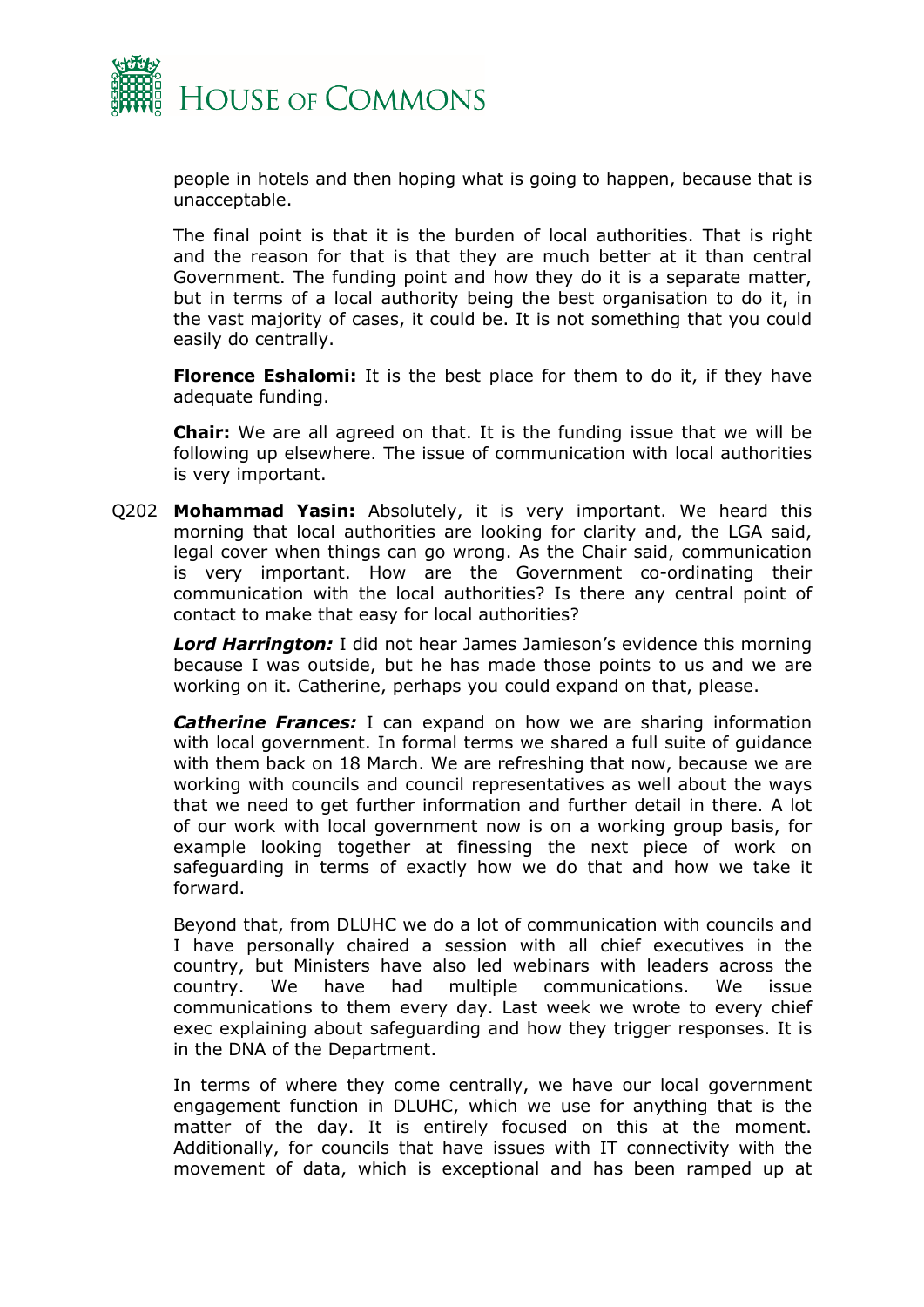

higher pace than normal for reasons you will understand, we have support services there to try to unblock problems. I hope that answers your question.

We acknowledge that it is not always perfect, but that is to do with launching a new scheme at that sort of pace. We are trying to learn the lessons of covid, where we know we need to co-produce, finesse, move forward and keep listening.

*Lord Harrington:* We are not holding anything back from them. I know that. I know officials have met with all the chief executives. I have met with many political leaders, not because of being Conservative or Labour, but anyone in London boroughs or anywhere in the country, and the Scottish and Welsh. We have to get this right, but we are reacting. It is the beginning of the thing. They gave us feedback. We try to deal with it and move on, but I hope they have not said, and I do not think they would, that we are holding anything back or anything like that. We have no reason to. We would not anyway.

Q203 **Mohammad Yasin:** Moving on to the Government communication with sponsors, will the Government co-ordinate communication with the sponsors for the six months they are required to provide accommodation?

*Lord Harrington:* As far as the Government centrally are concerned, again, it goes back to the local authority. The initial form the sponsor puts on effectively a database, et cetera. Then it is matched up, but then the local authority is responsible for, for example, visiting the property, checking the property after, checking the people there and that sort of thing. Central Government do not do that, but they do act as the conduit for the process to start. That is really why we pay the local authorities the money. Part of the £10,500 is to do that.

Q204 **Mohammad Yasin:** Do local authorities have guidance on that already?

*Lord Harrington:* Yes. It is on the internet as well. It is quite a comprehensive document.

*Catherine Frances:* It might be worth drawing attention to the fact that sponsor guidance is published as well, which is designed to be used by the British public really, but also ties together with a set of frequently asked questions. If you read these two together, you can see what is expected of you as a sponsor and then that ties together again with the local government guidance, so it locks as a piece. I do not doubt that over time we might need to just get the feedback from people about what additional support they are needing and then keep adjusting the suite.

Q205 **Mohammad Yasin:** Moving on to training and support for sponsors, especially those who are receiving vulnerable people, what training and support is available for them?

*Lord Harrington:* That is again part of the responsibility for local authorities. In terms of training, do you mean training them how to be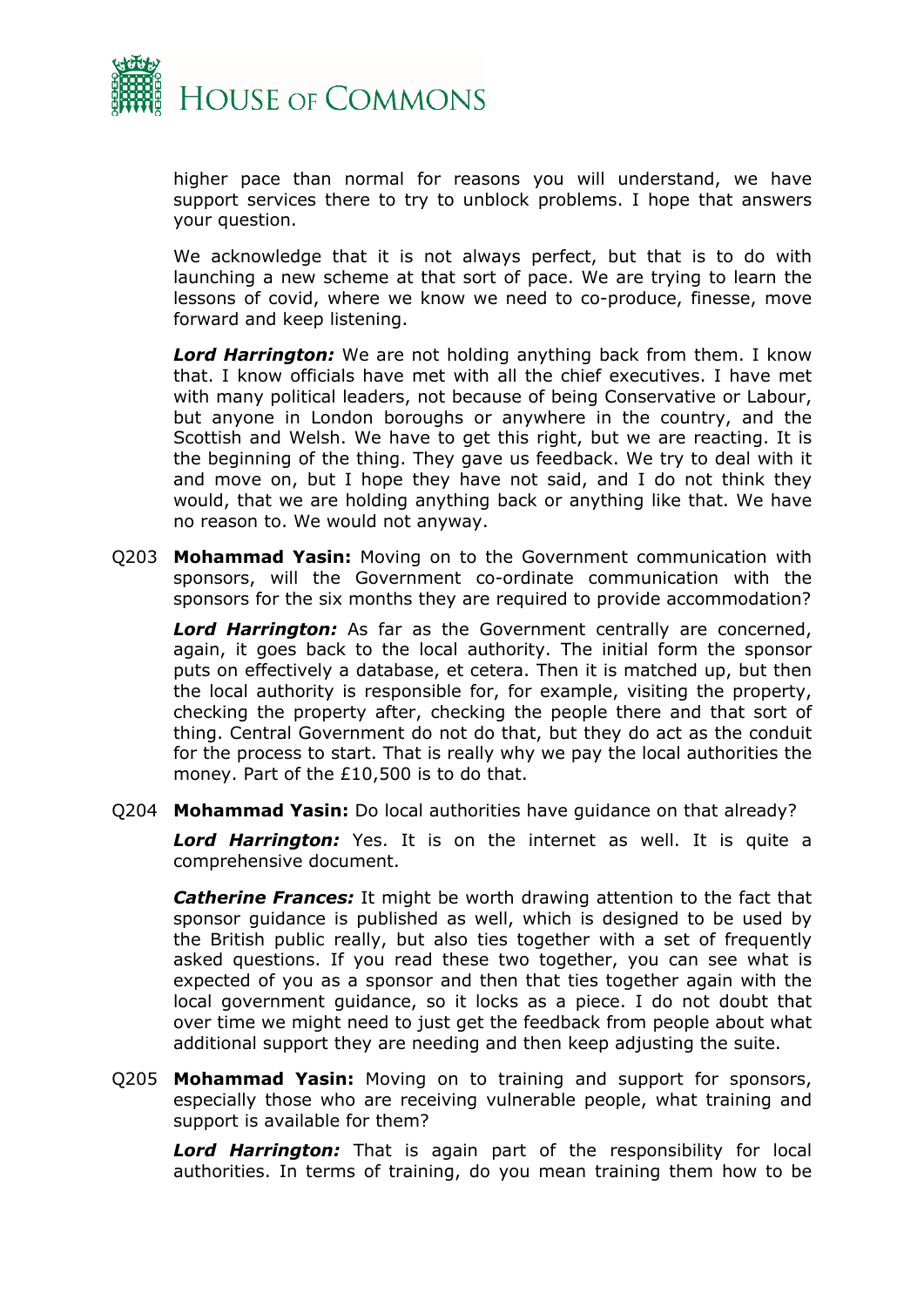

sponsors? They are given guidance. For example, it is not their responsibility to provide food and so on.

Q206 **Mohammad Yasin:** Is there training to look after vulnerable people in their homes?

*Catherine Frances:* It is important to remember that at the moment we are in phase 1 of the sponsorship programme, where individuals are connecting if they already know each other or have a connection that they can make together. In that phase, we are basically saying to people, "You need to know each other already, or need to have a contact in common, in order to make that sponsorship connection and fill in the form there." Then you have some quite headline guidance backed up by councils, which, as the Minister said, will go and call on every property before any of that first £350 payment is issued to any sponsor and will do the safeguarding responsibilities and accountabilities around that.

What we are then thinking about for the next phase of the project, which is not yet developed policy, is whether you should look at supporting institutions or charities to take more of a wrap-around service in contexts where you might have people who do not know each other, but where there are institutions that want to make connections in some way. We have not made policy announcements on that yet, but Ministers have flagged that we are just exploring that still.

Q207 **Mohammad Yasin:** Training is very important. If somebody has disabled people in their home and they have never dealt with that situation before, how will they look after those people who might have special needs?

**Catherine Frances:** At the moment they should not be bringing people into their homes unless they have an existing connection, but we would expect councils, when they go around, to take a look at what the context is and to ask all of the basic questions about provision and needs there and whether the sponsor understands the needs of the person who is arriving with them. That is the arrangement at the moment.

It comes back, on special educational needs, to the point we raised earlier. It is a trade-off between the questions you were asking about the pace and the ease of using the visa form and what information the council gets. At the moment, local service providers are provided with the information that is on the visa form, which is necessarily kept sufficiently light that it is possible to fill in easily, so the council will then be arriving and assessing the needs of the people who are there.

*Lord Harrington:* The alternative for that, Mr Yasin, would be to make the forms even longer at the other end, like going into real detail on that, and that would add another half an hour, an hour or whatever to fill out the form. It is quite difficult. That is why we are basically paying the local authorities to do that assessment when people arrive here. Otherwise,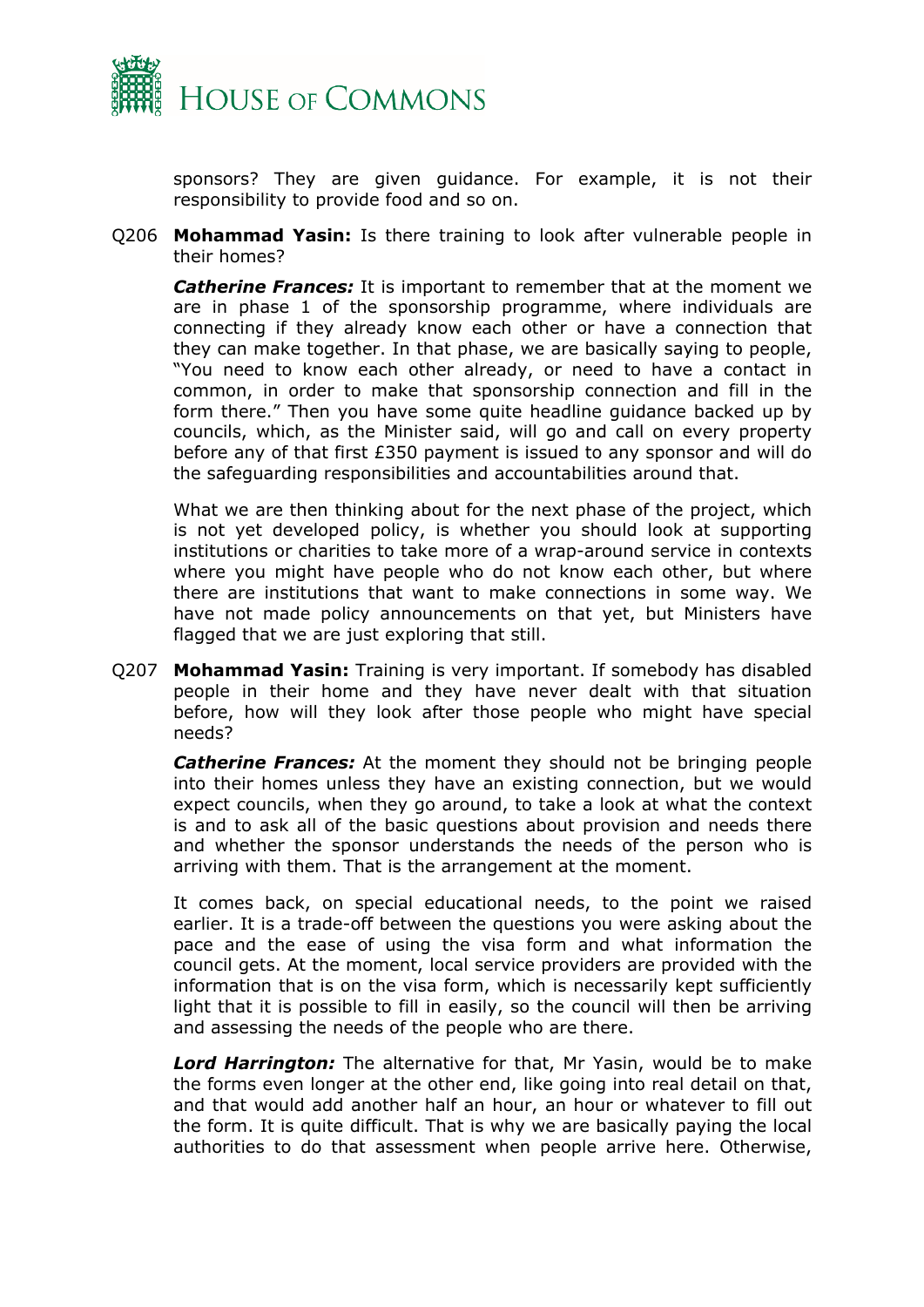

the numbers, which I have already said are not acceptable in time delay, would be even longer.

Q208 **Chair:** There is a conflict there. You are saying the local authorities should do the assessment when people get here, but the people should not be put into accommodation where those looking after them are not capable of providing help to people, kids with disabilities or whatever.

*Lord Harrington:* Remember that it is matching people. What we are not doing is doing over there a full health assessment, disability assessment and that sort of thing, because it just does not fit in with the thing, but the local authorities then basically inspect the property, and meet and see the people, because, if special needs things are needed, they are there to do that. We talk about bureaucracy. The amount of bureaucracy prior to arrival would otherwise be significantly more.

Q209 **Andrew Lewer:** Can you tell us a little more about the central Government portal for matching sponsors with guests and when that is going to be launched?

*Lord Harrington:* Would you like to?

*Catherine Frances:* I can try.

*Lord Harrington:* It is the next phase that we are talking about.

*Catherine Frances:* The central Government expression of interest form is up and running. We do not have a matching service run by central Government. Quite explicitly, we are saying that the connection is to be made in this stage of the process if you have any external connection. The question then becomes, in a sense, why it is helpful to have got the expressions of interest. The answer is, first, that we wanted to gauge levels of interest and, secondly, that we want to keep in touch with those people and to explain to them how the system is working. We are issuing basically a weekly communication to them and the most recent one has explained that we are in this phase of the process where you connect independently with someone you already know.

The Government have not announced a next phase policy yet, but we are working at the moment with colleagues, including those in the VCS, to talk about the best way to support a more structured process to people connecting with individuals. For instance, there is some evidence from the Canadian example, where they have quite a successful scheme that works on sponsorship, in which you see VCS organisations and independent organisations connecting people with particular needs or particular affinities.

Q210 **Andrew Lewer:** The next stage beyond people who already know each other, which is relatively straightforward, is this idea of the people who have offered to help, but do not actually personally know anybody in Ukraine. Are you saying that there will not be some sort of single central Government portal for matching a family offering to a family in need?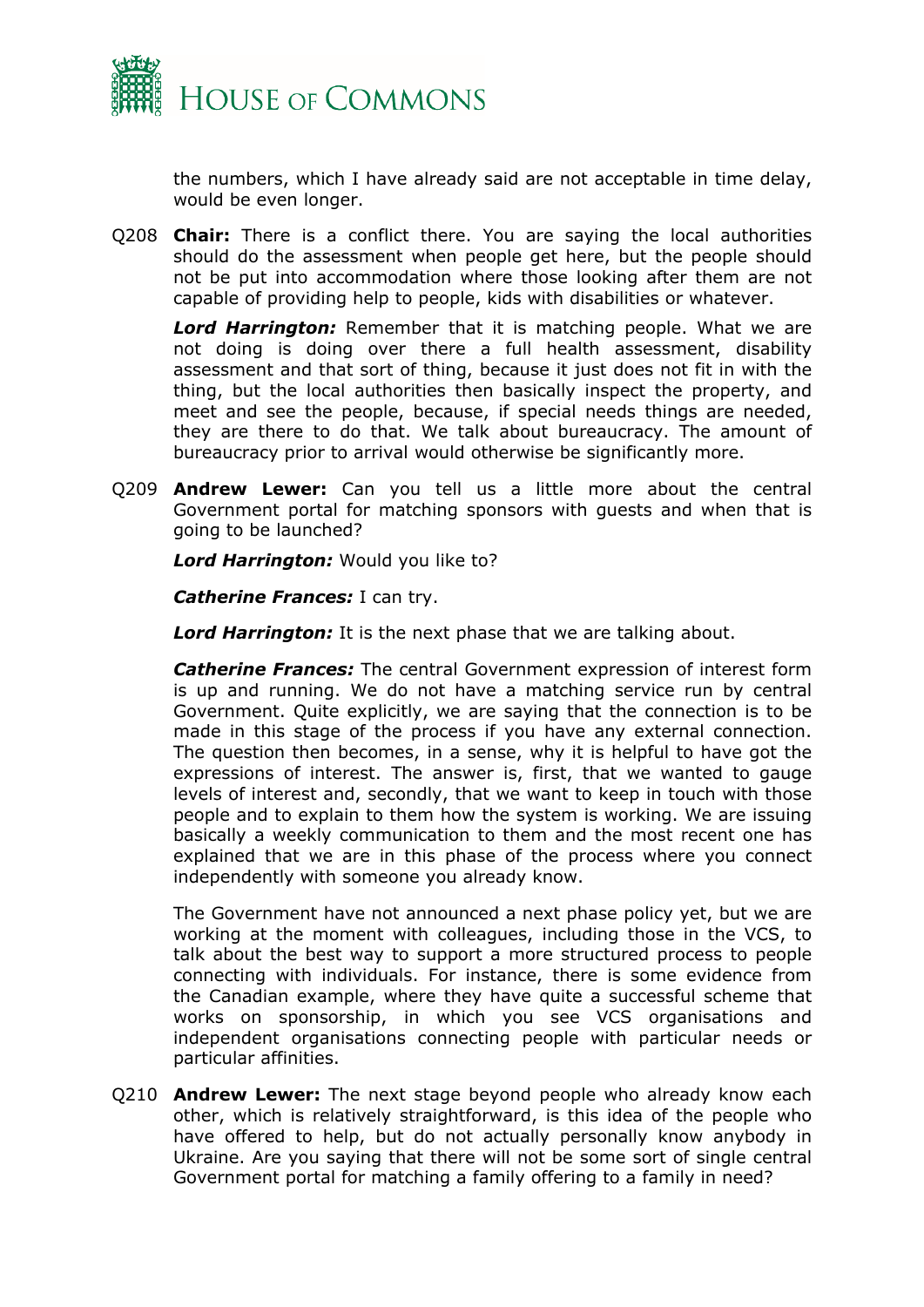

*Lord Harrington:* Yes, that is correct, because it is best done by organisations. For example, one of them we are actually funding to help set up a portal to do this. It is a decision. Should central Government do it ourselves? In the past, central Government schemes in history have not worked that well. We mentioned Canada as an example, where it could be a religious group, it could be a charity or it could be an NGO working on the ground in Poland or Moldova. They become the conduit for almost like blocks of people and blocks of accommodation.

For example, we are being given some very generous offers by people who own property en masse, not necessarily all in the same area, but I was contacted by a great philanthropist the other day, Steve Morgan. He has access to about 1,100 properties in the north-west. That is ideal for the next phase of the operation. We are collecting these. We are finding out the best way to do it, but the Government should not necessarily be the owner of that database.

Q211 **Andrew Lewer:** No, I am sympathetic to this concept of, on the one hand, needing to get on with this and, on the other hand, concerns about being careful, and sometimes the tension in between. Given that there is going to be that slightly more devolved, non-centralised approach, have the Government and the Department given any thought to how you can check who is making these offers and who is doing these sites, so that they are not being used by trafficking organisations on the net and people who exploit other people? Do you know if the National Crime Agency is taking a view on how to keep an eye on that?

*Catherine Frances:* I probably cannot go into it in that much detail, given some of the information, but yes, we are thinking about it. We will certainly build it and any recommendations into our next steps forward. Exactly for the reasons you have outlined, there is both a pressure of pace, given the international context and risk profile for people, and a need for us to go with a degree of staging to make sure that we build on strengths. That is why for this first phase we have really focused on the safeguarding around the individuals, at both local and national level.

*Lord Harrington:* In terms of things that keep me awake at night on this, it is that the system facilitates groups of people who are trafficking young children or women to work in the sex trade or any form of exploitation. That is why the original system, the one that is working now, is very much safeguard-oriented and we cannot give in on that, but at the same time it is an emergency situation over there with hundreds of thousands of people.

Q212 **Andrew Lewer:** Indeed, yes, that is just the essential tension of this entire discussion really. Into this next stage in matching then, do you have any thoughts about how councils can play a role in that, given that they are responsible for some of the support services that will follow on from it?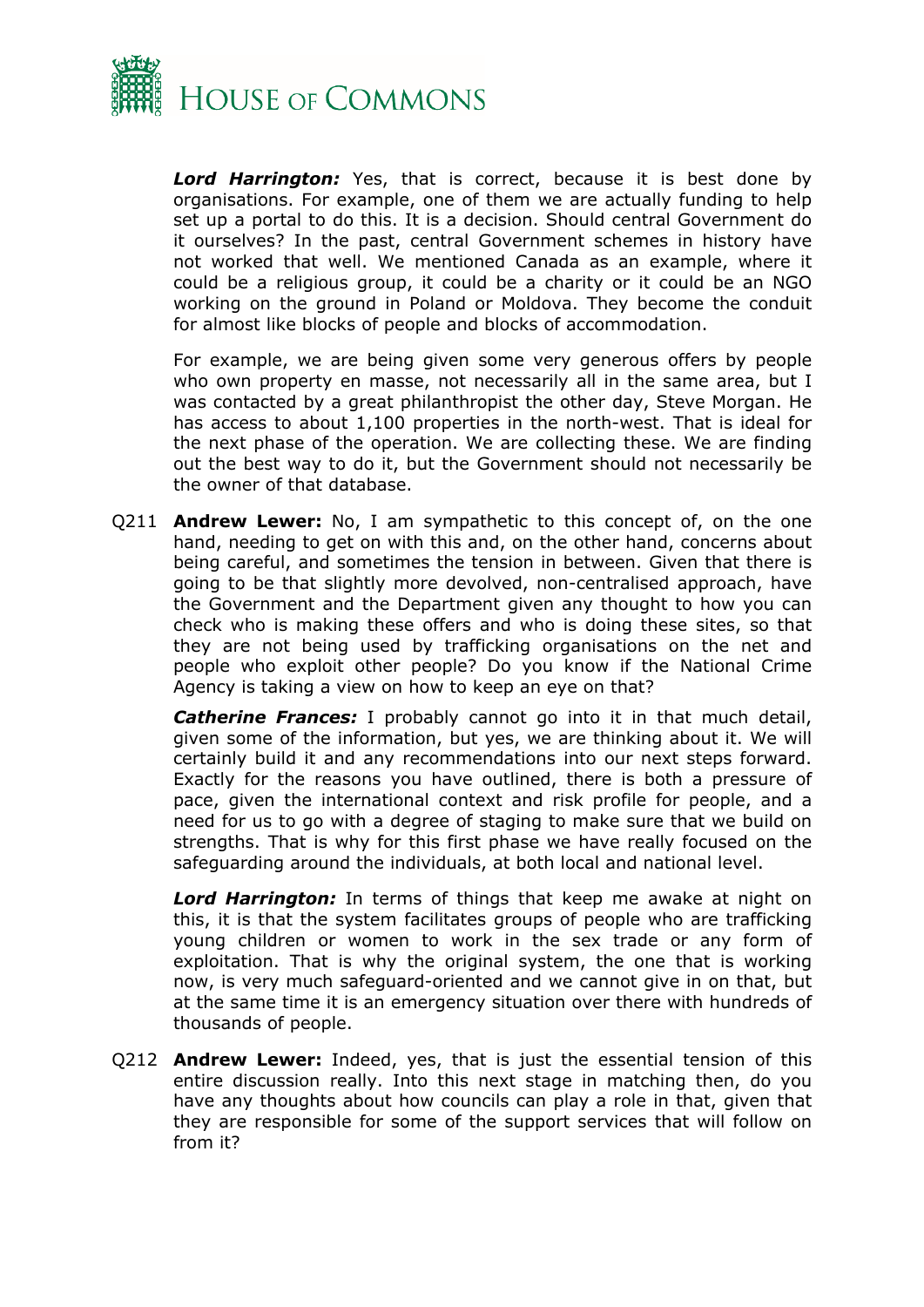

*Lord Harrington:* In the end, the council has the duty and responsibility to provide all these services. That is why we are paying them the money to do it. We could not say, for example, "Normally, local authority, you are responsible for the safeguarding and all this, but you are not going to be in this case."

Q213 **Andrew Lewer:** You are not anticipating councils playing a role in the matching process, but simply the responsibilities for the services after matching.

*Lord Harrington:* Yes. Having said that, they could, if they want, be part of a matching process. For example, the Scottish Government at the moment, and from last week the Welsh Government, are super-sponsors, so it could be that every local authority decides, "In addition to doing our duties, we want to do more and we want to become a sponsor in our own right." The system will allow that, but they may say, "I have enough on my plate and there are plenty of other conduits to provide the refugees that we will have in our area." Yes, they could, but it is not planned just for it to be them.

Q214 **Andrew Lewer:** I am sure that message will have gone out there. Do we know how many refugees arriving through the family scheme require accommodation? Will they be able to be matched with sponsors through the Homes for Ukraine scheme?

*Emma Haddad:* I do not think we have data on how many require accommodation, because the whole concept of the family scheme is that there is family bringing you over and the plan is that you are staying with family. There is not meant to be in-country switching between the schemes. We have some applications on the family scheme where people have not been eligible for that scheme and we are offering them the sponsorship scheme because they are eligible on that, so switching at the application stage, but it is not envisaged that they would switch once here.

Q215 **Andrew Lewer:** We have been saying a lot today about how many people are anticipated and the volume of people. Inevitably, in some of those situations there is going to be a breakdown between sponsor and guest and things are not going to work out—that is simply human nature. What are your thoughts about the process for when that breakdown takes place in terms of looking after the people who were displaced as a result? Is there any thought about local authority role in that in particular? More specifically, given that that is going to be a fairly hefty number of people, what is the thought about the process to deal with that when it happens?

*Lord Harrington:* As far as the sponsorship breaking down, where people have come and it has not worked out, for whatever reason, we would try to put them into another sponsor if we possibly can. If that does not happen, it would become the local authority responsibility to make sure that they are housed properly, but we have every reason to believe that, if that does happen, another sponsor will be found.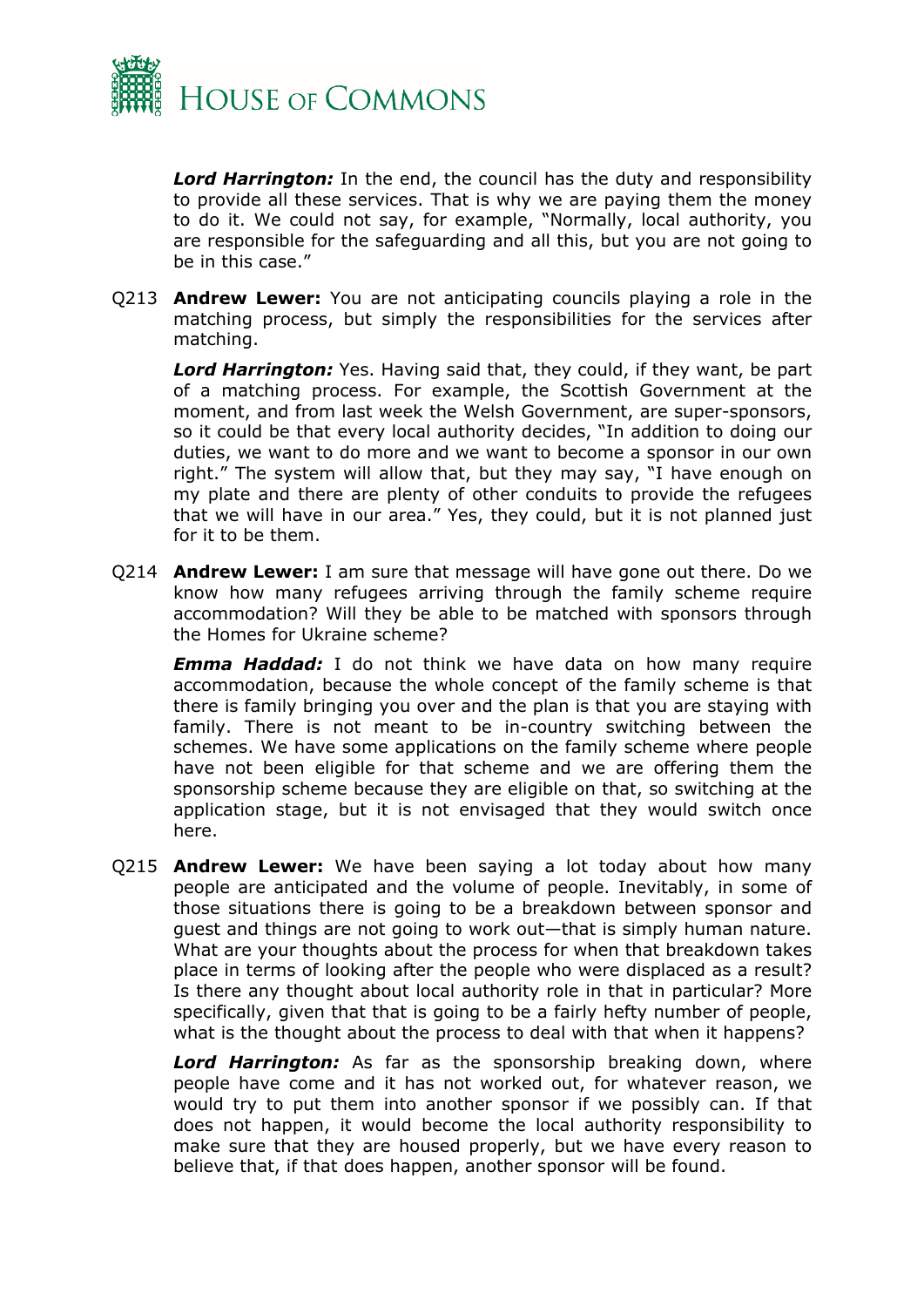

*Catherine Frances:* In the first instance, while we are setting up, because we are building the systems at pace, we have said in the published guidance for local authorities that they should take anyone who falls out of the system, because we think they are just going to be most visible to local government.

We have said to councils, which have been extremely inclined to roll their sleeves up, for which we are very grateful, "Please go and knock on the door, check the property is there and then do the safeguarding checks." Talking to local councils over the last week or two, they are scanning properties, scanning people and checking it against their existing databases of people who might be supporting in other ways, such as fostering or whatever. We know that they are the people who are going to understand the risk right in front of them, which comes back to the wider question about their role.

Q216 **Andrew Lewer:** When that sort of breakdown takes place it will incur cost. In terms of the figure you are giving to local authorities for people in their areas, is this situation factored into that global figure?

*Catherine Frances:* It is, but what we are going to try to do, building the system as we go, is to work out whether local authorities can, as the Minister said, flag the case to us, because we may actually be able to put somebody back into a central database. Equally, given that we have some expressions of interest in any part of the country, we are going to need to explore with local government the most effective ways of using those. That policy is not formulated and tied down yet, but that is the intention.

*Lord Harrington:* It will have to happen like that, but we have to be flexible. There is no question about that. We cannot have a hard and fast rule because we do not know. I am sure the vast majority of people who have offered a property or a place in their property for six months are perfectly happy to do it and hopefully the vast majority will work out.

**Andrew Lewer:** Hopefully the vast majority will work out, but that still creates a fairly hefty minority, given the figures involved.

Q217 **Chair:** Just coming on to this issue about availability of information, is one of the problems that you have these two schemes and they almost seem to be operating in parallel without join-up? It is back to this issue that refugees coming into the family scheme do not have to have an offer of accommodation. It could be that there are a couple of elderly grandparents here in a small flat and there is a mother and kids coming over here, who cannot be accommodated with the grandparents, but they are here, so it is back to the local authorities.

The LGA was asking us this morning, "Why can they not have information about people who want to be sponsors under the sponsorship scheme, so that they could probably match up refugees in this situation without a home, rather than placing those refugees in temporary accommodation?"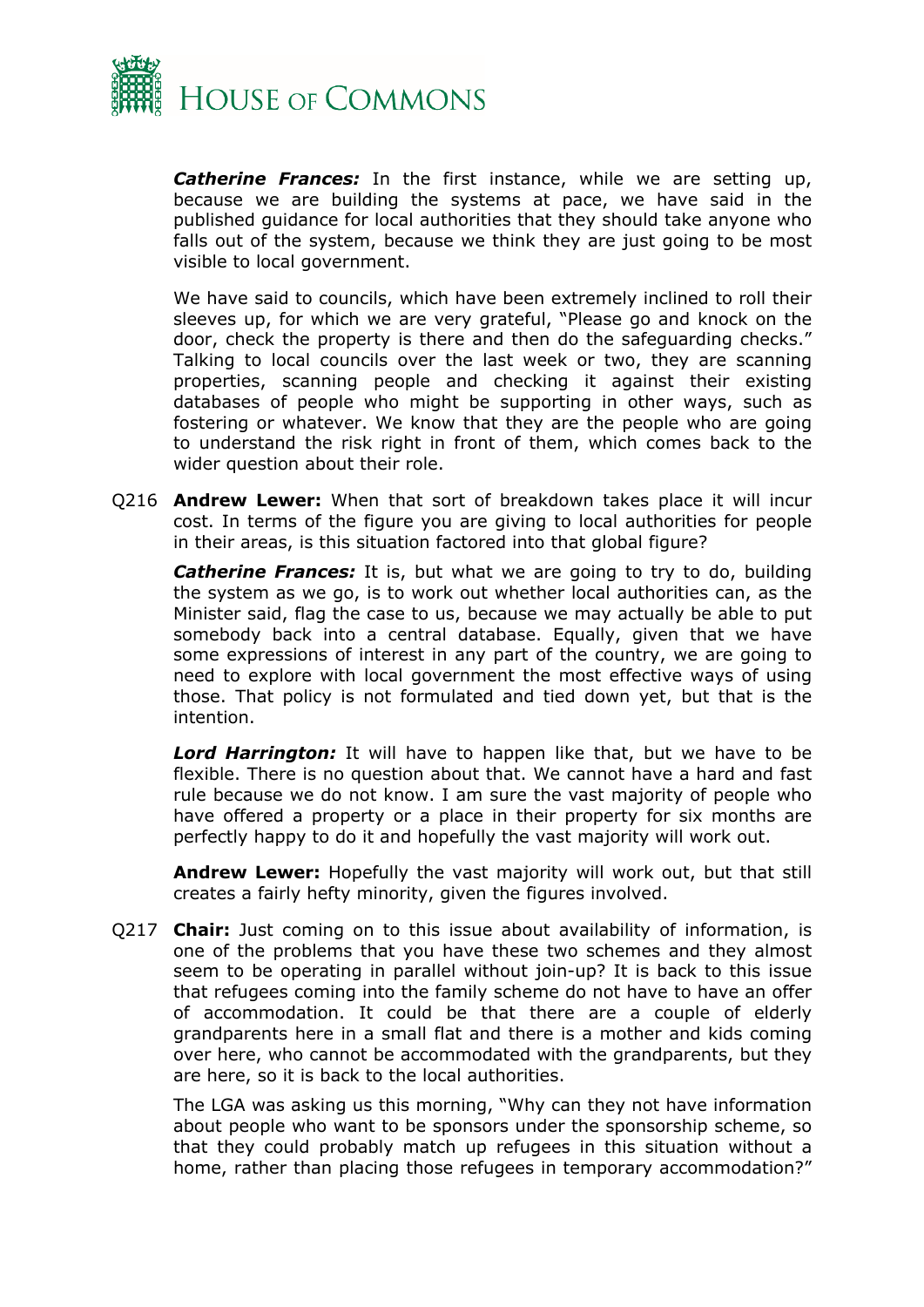

Would that not be an awful lot better for everyone concerned?

*Lord Harrington:* It would be much better and we are looking at it because they asked us that.

Q218 **Chair:** Hopefully by next week it will be in operation.

*Lord Harrington:* I cannot promise that, Clive, given that we only started it the week before last. It is a very logical and rational thing to do and we would hope to do it.

Q219 **Chair:** As they have said, they have homelessness applications, some from people in the family scheme and some already, unfortunately, from people in the sponsorship scheme, but others who have come in by completely different routes. It is about trying to get all those people maybe into the sponsorship scheme. It surely cannot be right, if you have homeless refugees in this country legitimately and somebody—

*Lord Harrington:* Somebody in the same town who has accommodation.

**Chair:** —who wants to house them, and they cannot be joined up together.

*Lord Harrington:* Quite right. We are on it.

**Chair:** That is the objective.

*Lord Harrington:* It is.

Q220 **Chair:** That is helpful. Just in terms of other services, while local authorities are dealing with the issue, we want to make sure that refugees, wherever they go in this country, are getting a similar standard of service. Are we all clear now that the health service is geared up across the country to provide all the necessary support? The LGA again was saying that, in parts of the country, the health service is used to having refugees, because refugees traditionally have gone to certain areas. In other places it may not have past experience. Within the health service, is that information and expertise being shared, so that mental health support is offered everywhere?

*Lord Harrington:* On the general point, yes, that is right and I had exactly the same problem with the Syrian refugees, in so much that there were excellent places—just to pick at random—such as Bradford, Birmingham and Leicester, which are very experienced in this sort of thing, but we found the benefits of settling refugees in places that had not had refugees. While the authorities not being quite used to it is a problem, the benefits the refugees got in how well they were looked after by small rural local communities outweighed that.

As far as the Government are concerned, yes, the Department of Health and Social Care—particularly health in this case—is switched into our system. They are very conscious of the fact that they will have to go into action. Again, with this sponsorship system, we cannot forecast to them that they are going to have 100 people, 500 people, 1,000 people or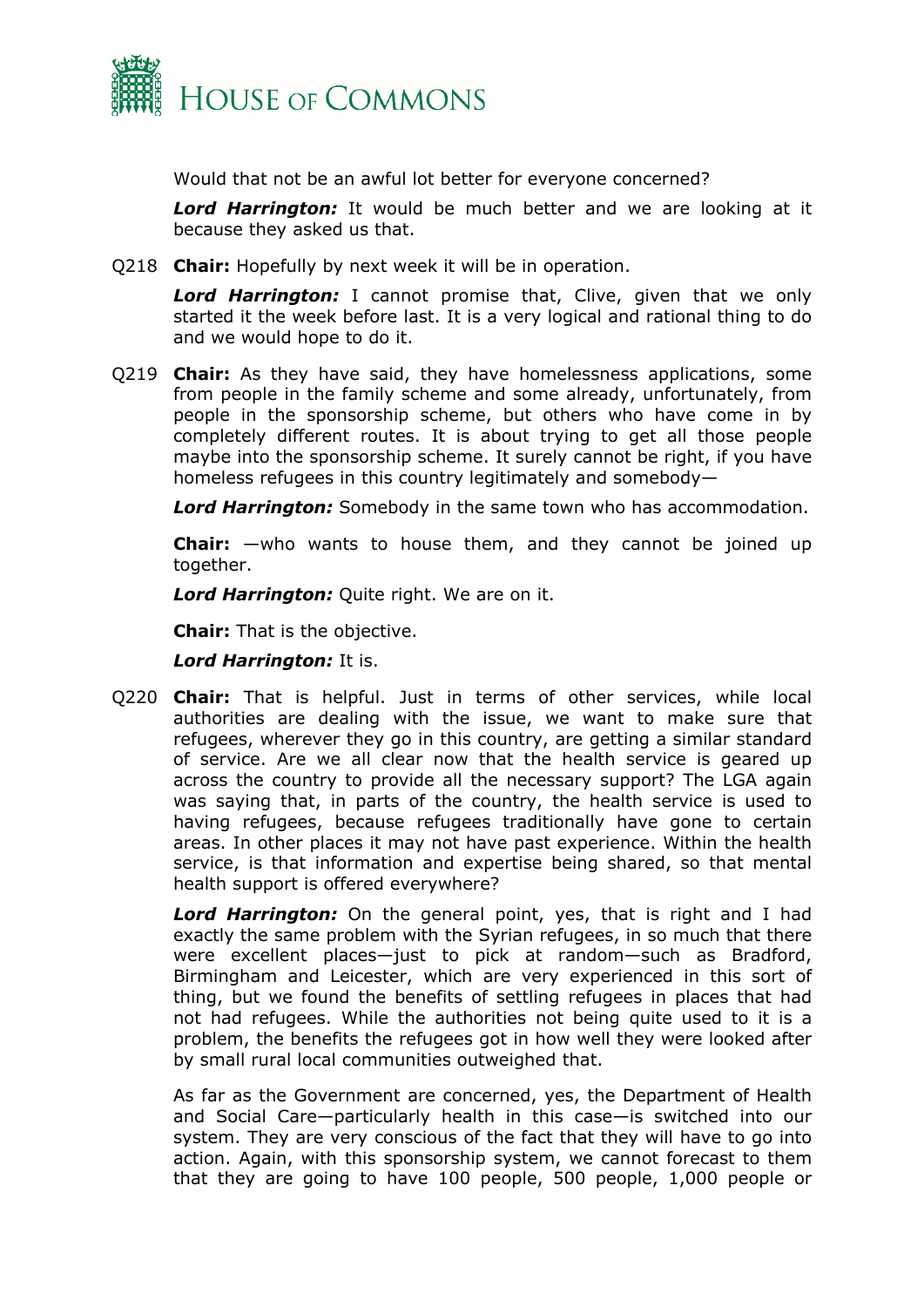

whatever it is. The sponsorship system is an excellent one, but that is not one of the advantages of it. I do not know if you would like to add to that, Catherine.

*Catherine Frances:* No, you said everything. The data has been shared and some of the work we will need to do in the coming days will be around finessing some of the demographic summaries, but the data has been shared with DfE, DHSC and others, as you would expect.

Q221 **Chair:** Some of the real worries are around services that are already very constrained in large parts of the country for existing residents. Mental health is one of them. You can wait a year as a child to get a mental health appointment and that is not going to get any better soon. If you have a lot of these children coming over who need exactly the same services, I just wondered whether somebody is addressing that. It is not just down to a local level, surely. The other one is school places. If there literally are not school places in an area, what are authorities meant to do?

*Lord Harrington:* I accept these are both fundamental problems. We have very good will from Government Departments, but at the moment pupils or prospective pupils will be redirected to places that have spaces, which might not be as close as they want it. I am doing a weekly meeting with all MPs, on a cross-party basis, and this point has been brought up. Somebody mentioned to me earlier this week that the nearest school with places was 45 minutes away. That would be in a rural constituency. In fact, Robert Jenrick was talking about Newark as an example. I cannot hide from that.

Our crunch is this. Do we say to local authorities or to schools, "You have to have more people," when it would break the normal rules of how many children are in a class, or do we say, "We are going to provide transport to move children a bit further away than would be ideal to go to a school when there are vacancies"? At the moment we are working on the latter rather than the former. I do not know if you would like to add to that.

*Catherine Frances:* DfE has quite a good sense, working with councils, of where capacity is more or less strained in the country. In the programme that Emma Haddad here has run in Afghanistan, we have seen that it took a little bit of time to place children in schools, but ultimately they were all in there and we are expecting the same mechanisms to work in terms of DfE working with councils and really getting into that. They are already starting to think about it.

Q222 **Chair:** You said in the letter to us that authorities can make an application for additional funding if they need, say, to put some temporary accommodation in.

*Lord Harrington:* That is correct.

Q223 **Bob Blackman:** We heard from the LGA earlier about a light touch to the checks that local authorities will be carrying out. Indeed, that is quite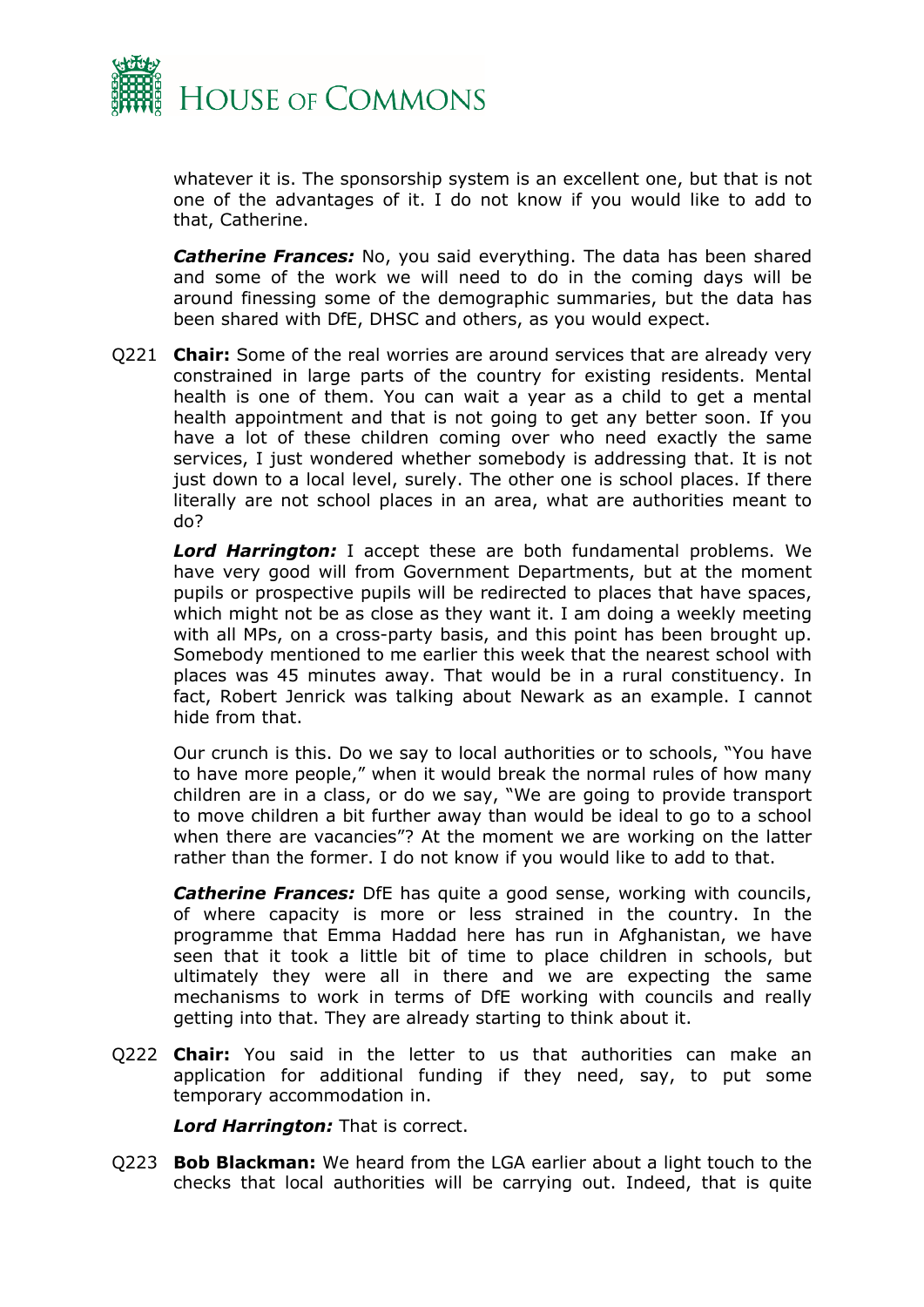

clear from the statements that have been made in the House, but the guidance to local authorities is not clear yet. When will local authorities get very clear guidance on what checks they have to carry out?

*Lord Harrington:* It is clear, but it does not tell them exactly what checks. I know James Jamieson's point, which he made to me earlier this week, is about wanting full cover for not doing every single check and so on. That was his expression; he probably did the same thing this morning.

*Catherine Frances:* Maybe I could come in. The guidance issued to local government on 18 March sets out absolutely explicitly that every adult in the sponsor household needs to be subject to a DBS check and it also sets out that, where a child is arriving from the Ukrainian household, that needs a DBS check that is enhanced and with the barred children's list as well. It also sets out that for certain vulnerable adults we will need to do the enhanced check on all adults in the sponsor household as well, where necessary with the barred list. That has already been issued to councils back on the 18th.

Last week one of our directors wrote out to every council in the country and explained to them that, if they accessed the DBS central services, which are stood up and ready to go on this, using a particular code, they would be expedited fairly quickly, and we are going to monitor that information to make sure it happens. We also have a working group with local government focusing on exactly how to implement this.

Q224 **Bob Blackman:** That is fine and that is good. Do not get me wrong; I completely agree. But there is the other issue about the checking of accommodation that local authorities have to do and what standards have to be applied. Councillor Jamieson made the point, "Yes, it may not be perfect accommodation, but it is better than a tent in Poland, for example." Therefore, local authorities are going to have to move quickly to try to get people into accommodation. What clarity is there on those checks that are required?

*Catherine Frances:* Councillor Jamieson is right to be thinking about the balance of risk across the whole system. The clarity is this. First, for local councils, we are asking them to visit the property first up and, as I mentioned earlier, not to release the £350 payment per address until they have done that first visit. The reason why we have structured the payment like that is that we did not want inadvertently, in the thank you payment, to create any incentive for people to make too many offers of the property.

Q225 **Bob Blackman:** To be clear, what we heard earlier was the local authority being told to accommodate people and then do the checks afterwards. The risk is that you then put people into accommodation. They say, "We are very sorry. It is now not suitable. We have to move you." They have to put the children into schools and all these challenges, and then they carry out the checks. "Oh dear, we have to move people."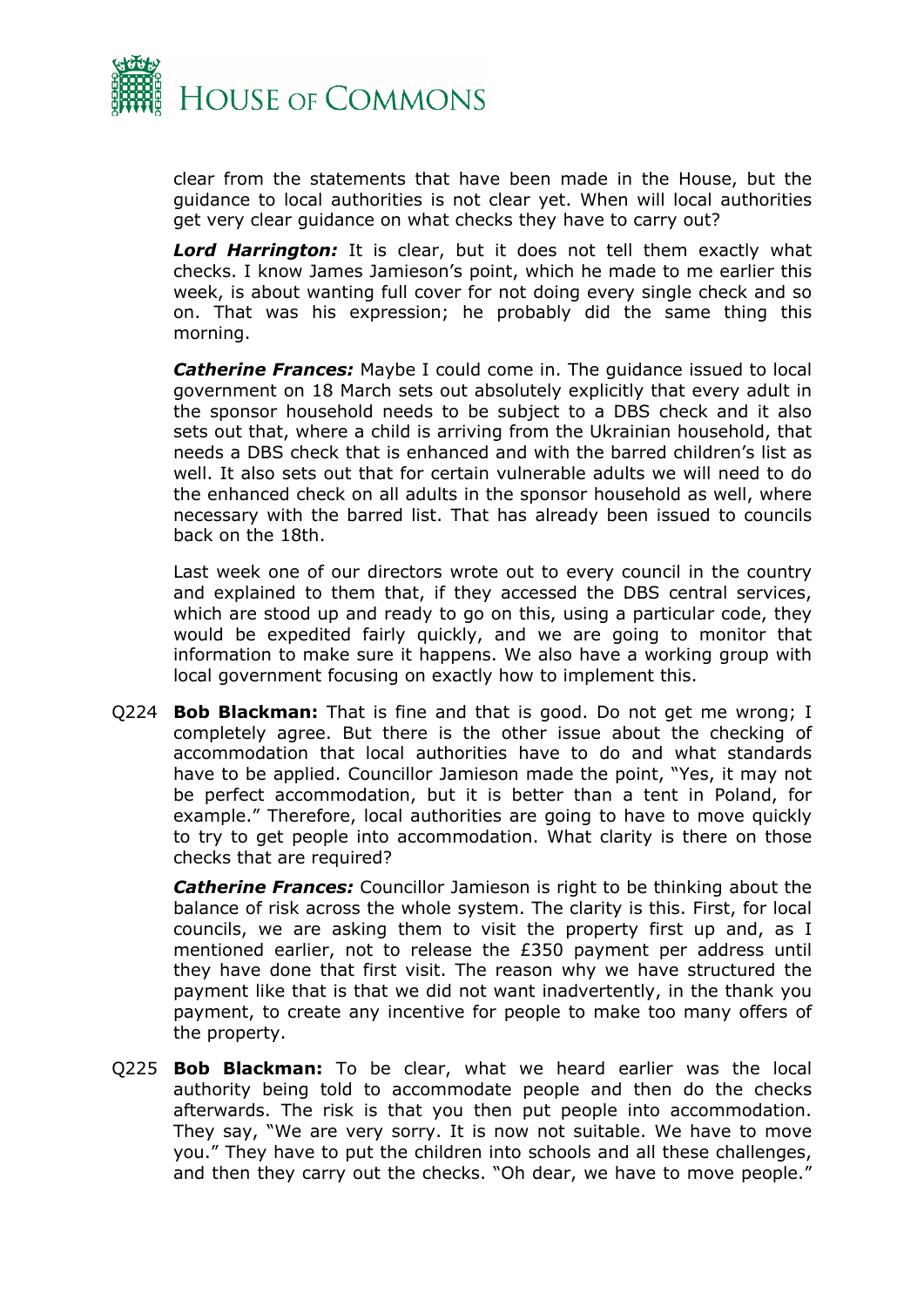

Is that the guidance?

**Catherine Frances:** I very much doubt that the children would be in schools, because the local authority is getting the information about—

**Bob Blackman:** It is the standard of accommodation.

*Catherine Frances:* The local authority is getting information about the address at the point of visa application, not visa release. We are then saying to the local authority, "Please go round with all due haste and look at the property, and do not release the first payment to the sponsor until you have looked at the property."

What the LGA has raised, which is a really good point, is the standard that they should be checking. We have been clear in our sponsor guidance and in our FAQs for the public on the basic health and safety material there, so you need your smoke alarms and your carbon monoxide alarms, and we have also reiterated the point about basic guidance on the number of people you can have in a property, overcrowding and so forth. We have reissued that, so councils will basically be going in and looking, using that sort of metric. We need to work with them on exactly how they apply it, so that they feel most comfortable. That is their ask, which I completely appreciate.

Q226 **Bob Blackman:** Richard, you said before the Home Affairs Committee that some refugees will be housed in temporary accommodation while checks are carried out. Is that still the case?

*Lord Harrington:* We have moved on beyond that. James Jamieson made these points to us and we have not been arrogant about it. If I could give you an example, we have put in the guidance things like, as Catherine said, for example, smoke alarms, carbon monoxide alarms and damp in the house. As I pointed out to him, my house has some damp in it. Do I have to look and say, "I cannot bring a refugee in," whereas otherwise I would hope it is a proper place to be?

We are between a rock and a hard place on this. We cannot be too prescriptive. If we were building new properties with a design, we could say, "This is designed for refugees or anybody else," but we cannot be too prescriptive. He is caught also between a rock and a hard place because they want certainty, but also we have to have flexibility in it, because it is a sponsorship programme. I do not know the answer, but we call it "light touch" and I think we have the balance.

Q227 **Bob Blackman:** There are issues around safeguarding and accommodation checks, but what happens if they identify issues? What is the process?

**Catherine Frances:** We have said to councils that, if they identify issues, they are necessarily going to have to say, "It is not appropriate for you to stay here."

*Lord Harrington:* We need to get them out.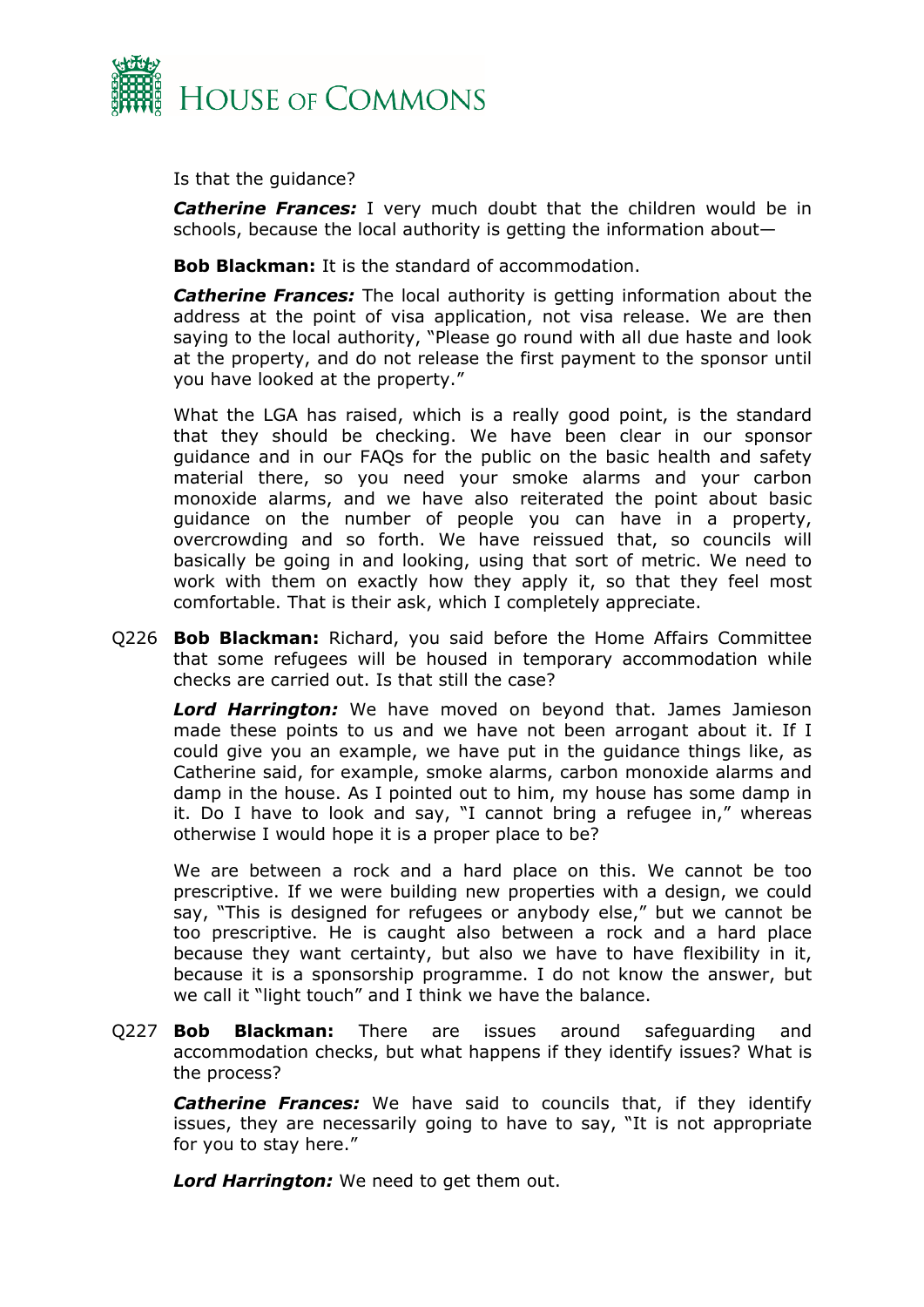

Q228 **Bob Blackman:** Will local government be given the funding to carry out these checks?

*Lord Harrington:* That is included within the £10,500, and they have been told that in the guidance.

**Chair:** We have two further subjects briefly just to consider, because we appreciate the time and thank you for staying as long as you have. That is really helpful.

Q229 **Florence Eshalomi:** You are going to clarify the point about the £10,500 scheme later on, Lord Harrington, which we would appreciate, but I just want to get a better sense of what that funding will actually cover, because, again, we have heard from the LGA and from stories we are getting from many councils that they are quite worried that that funding may not be able to cover what they are being asked to do.

*Lord Harrington:* Should I perhaps just go through what it does include? You will excuse me for reading this, but I want to get it right; normally I just would not read something out. It is expected to cover initial reception, safeguarding check, interim £200 payment per guest, service referrals, homelessness assistance, community integration and administering payments to sponsors. In the vast majority of cases this should cover it. If exceptional cases come up, we will deal with them on a case-by-case basis. They might have very specialist needs along the lines that we have been discussing today. Then we must have the flexibility in exceptional cases to say, "Yes, we will give some extra funding for it."

Q230 **Florence Eshalomi:** Will local authorities be covering the cost of administering the £350 monthly payment?

*Lord Harrington:* Yes.

Q231 **Florence Eshalomi:** Is that separate from the £10,500?

*Lord Harrington:* No, the administration costs are included within the £10,500 per refugee, but the £350 is per offer from a sponsor. If there are several refugees, you still only get one lot of £350.

Q232 **Florence Eshalomi:** One of the other issues we heard from the LGA was beyond the first year. If we are honest, some of these families may stay beyond the first year. What is going to happen to the funding situation then?

*Lord Harrington:* I hope from their point of view it does not, but I share your view. Unfortunately, the way things are, it does not look good, does it? Given that people who are brought in on these visas have the full rights to have benefits the same as anybody else does here—for example, universal credit, the right to work and every other form of benefit, including housing benefit—they would then go into that system and would be entitled to what anybody else would in a similar income level or circumstance.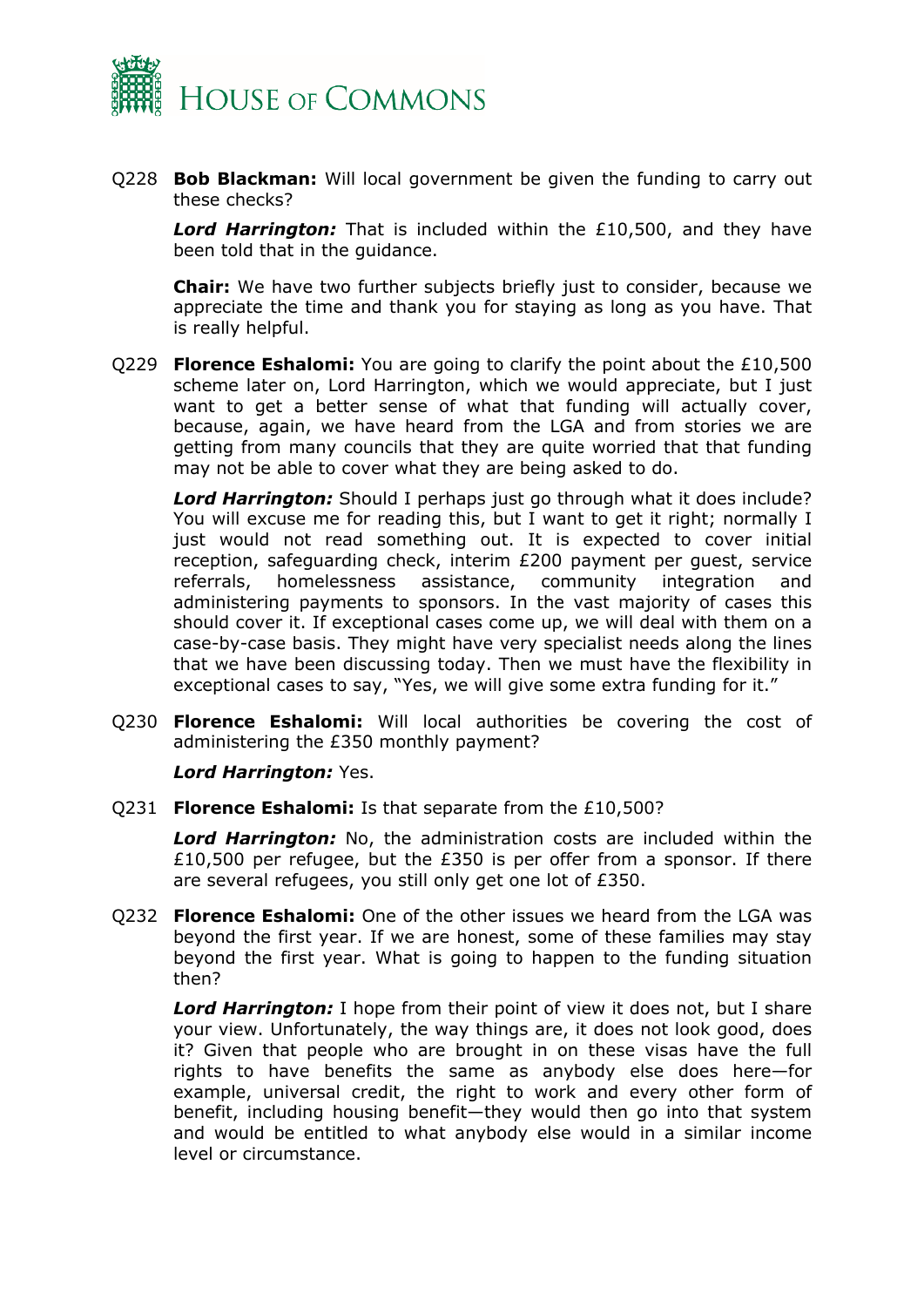

Q233 **Chair:** There will have to be a review about whether these schemes continue beyond the year.

#### *Lord Harrington:* Yes.

**Chair:** It is hopefully before the end of the 12 months.

*Lord Harrington:* I hope so from their point of view, because they all want to go home.

Q234 **Chair:** Yes, of course. Just to be clear, there is extra money for school places and the health service will pick up costs in the health service.

*Lord Harrington:* That is quite correct.

Q235 **Bob Blackman:** Just in terms of the sponsors who are going to assist people arriving, the Work and Pensions Secretary has said that the Government are "ensuring that those who have stepped up to sponsor a Ukrainian individual or family do not see their household benefit entitlements affected as a result". How is that going to work?

*Lord Harrington:* The £350 is not treated as income. It does not affect any of those things, such as council tax and so on, because it is not counted as income by HMRC or by anybody else, in my understanding.

Q236 **Bob Blackman:** For example, you have an individual who is living by themselves and gets a 25% discount on council tax, but now he is accommodating a family. They are no longer an individual.

*Lord Harrington:* He would still get that discount in your example.

Q237 **Bob Blackman:** You gave assurances once again before the Home Affairs Committee that sponsors would not be affected by their mortgages, for example, and insurance. Can we get some more detail on how that is going to work? There are various lenders. There are various insurance companies. They may have a view on this and we need to get that right, definitely.

*Lord Harrington:* Yes, that is true. We spoke to the ABI, which is the trade body for insurance, and—excuse me if I get it wrong—UK Finance, which is a trade body for the mortgage things, and they have instructed us that it will not affect insurance policies whatsoever. Catherine, as far as mortgages are concerned, the guidance, as I recall, is that people are asked to check with their bank, building society or provider, but because these people are not treated as tenants at all, under any Act of Parliament, that will not affect a normal mortgage. They do at least notionally require permission for that. That is my understanding.

*Catherine Frances:* That is basically right. On a mortgage position, the mortgage providers are working with us and are basically committed to being as helpful as possible, but we anticipate at the moment that people need to talk to their mortgage provider. On insurance, it is exactly as the Minister said. For a homeowner, the ABI has said they will not be affected.